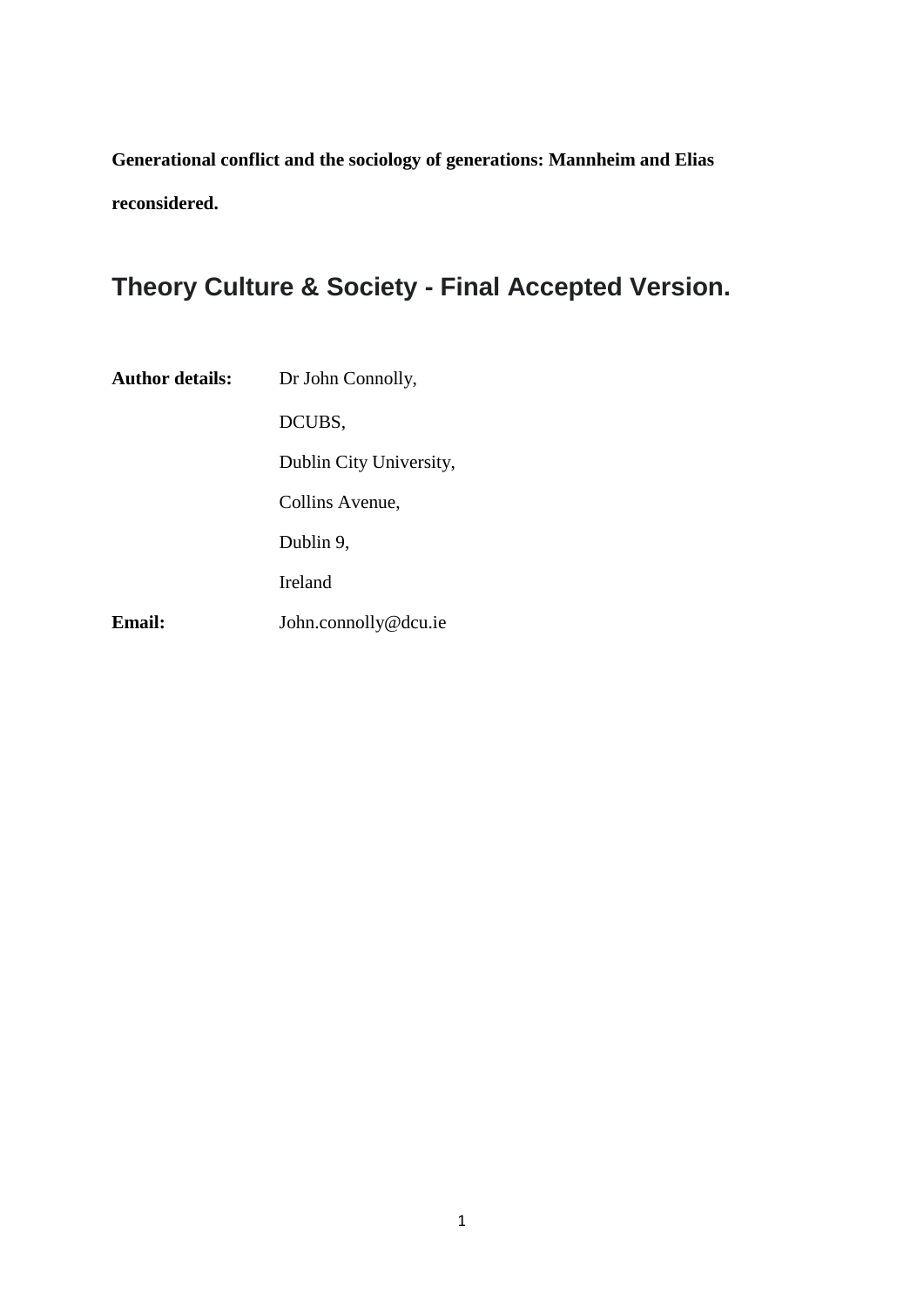**Generational conflict and the sociology of generations: Mannheim and Elias reconsidered.** 

# **Abstract**

Since its publication in the 1920s Mannheim's paper *The Problem of Generations* has attained seminal status in marked contrast to Norbert Elias's theoretical formulations on generations. Despite Elias's close relationship over many years with Mannheim, and the symmetries in their sociological programmes, and, crucially, that Elias's work specifically addresses generational conflict, he remains invisible within the sociology of generations literature. Yet Elias's contributions on this subject are quite extensive traversing many of his major works. This paper begins by reviewing Mannheim's and Elias's formulations on generations and goes on to consider the relevance of Elias's theoretical ideas in relation to the contemporary work on generations. The paper contends that Elias has much to offer in this regard especially given, as van Krieken (1998) suggests, that Elias developed and advanced Mannheim's contributions on generations.

**Key words:** Elias, generational conflict, Mannheim, sociology of generations

# **Introduction**

It is over twenty years since Pilcher (1994) suggested that the concept of generations was quite marginal within sociological theory. Indeed, a decade later Edmunds and Turner (2005) took a similar position but qualified it by claiming a change was at hand. It now seems that a change, at some level, has occurred with renewed academic focus on the sociology of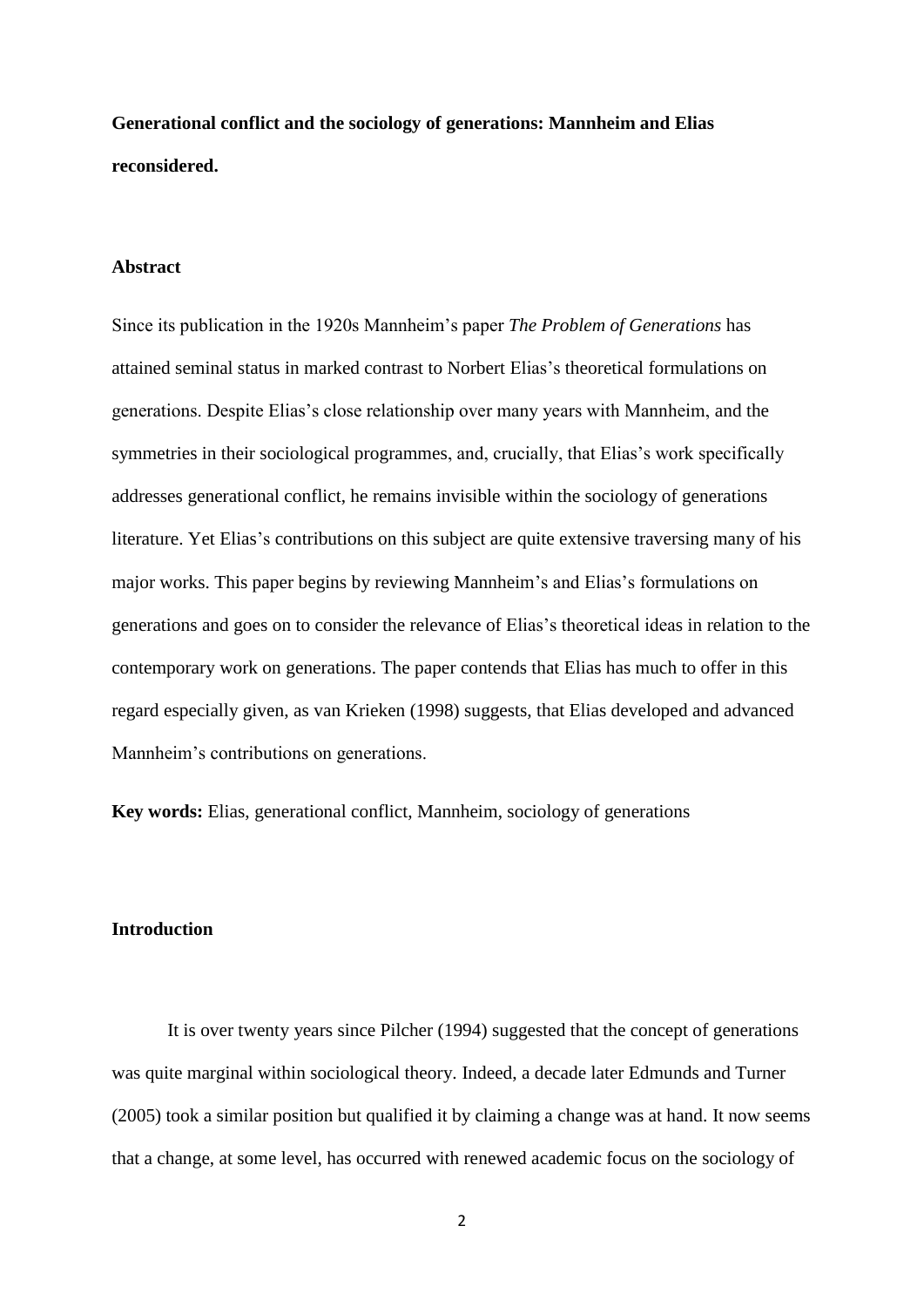generations (see for example Aboim and Vasconcelos, 2014; Brannen, 2005; Bristow, 2015; Edmunds and Turner, 2002; Purhonen, 2016; Turner and Edmunds, 2002); a conclusion also drawn by Bristow (2016a). Meanwhile, White (2013) has argued in the case of Britain<sup>1</sup> that the application of the concept of generation in narrating social and political changes is very much in vogue in public discourse. What is clearly discernible in much of this work is the issue of (inter) generational conflict. Furthermore, while different theoretical frames have been drawn upon to illuminate generational conflict, and the sociology of generations more broadly, it is the work of Karl Mannheim which is, in the words of Purhonen (2016: 95), 'the canonical, unifying point of reference in the field.' Any analysis of the sociological literature on generations ultimately leads one to the work of Karl Mannheim and the theoretical ideas he expressed in his essay *The Problem of Generations* (first published in 1928). It is consistently identified and presented as either the 'starting point' or primary lens to address the sociology of generations (see Aboim and Vasconcelos, 2014; Bristow, 2015; Edmunds and Turner, 2002; Hayward, 2013; Higgs et al., 2009; Purhonen, 2016). Historical reviews of the literature on generations adopt a somewhat similar take (Redlich, 1976; Spitzer, 1973). Mannheim's influence on the sociological analysis of generations is not only evident from the application of his ideas across the social sciences and the specialised disciplines comprising it, but also from the fact, as Bristow (2016b: 2) suggests, that much of the work on the sociology of generations has been directed at either extending or challenging his ideas.

As has been well documented (see Goudsblom, 1987), Mannheim had for several years a close working relationship with Norbert Elias. While it is also recognised that there are close symmetries between their theoretical approaches (see Kilminister, 1993). Neither of these facts, nor the focus on intergenerational relations in Elias's works, have led those interested in the sociology of generations to Elias's formulations. This, as already noted, is in marked contrast to the status afforded to Karl Mannheim, and indeed to other sociologists<sup>2</sup>,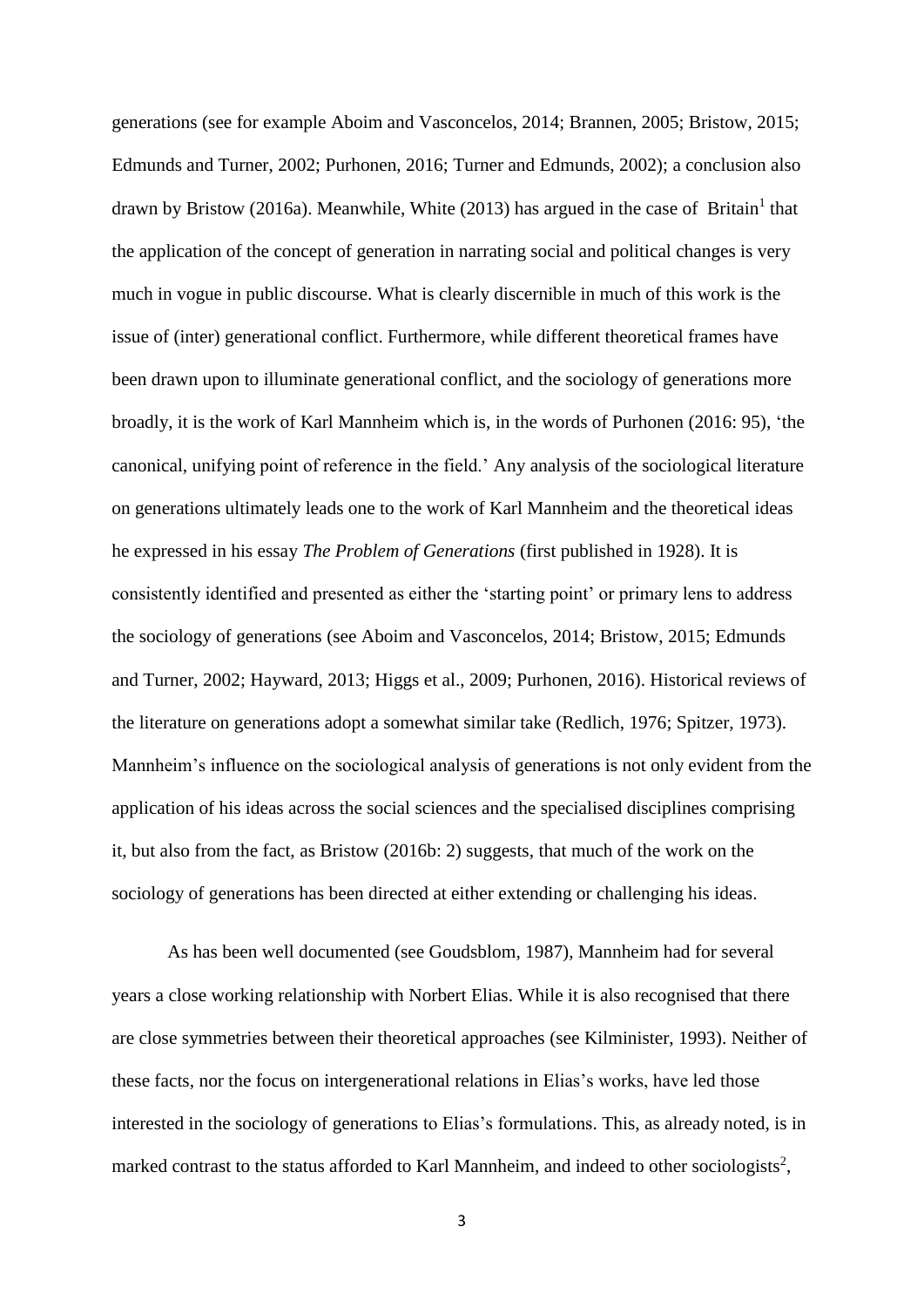though to a lesser degree. So although intergenerational relations, and intergenerational conflict specifically, forms a central aspect of several of Elias's major works, Elias's influence has been negligible within the sociology of generations; he remains pretty much invisible, with his work generally uncited and overlooked. In this paper I want to revisit this territory – the sociology of generations, and generational conflict in particular – and illustrate how the work of Norbert Elias could contribute to the contemporary study of generational conflict, and the sociology of generations more broadly.

Recent contributions to the sociology of generations follow on from several attempts over the decades to document the development of the concept of generations. The Spanish philosopher Julian Marías' (1970[1967]) work perhaps being one of the early examples. While Marias' text is primarily directed at explicating the work of the Spanish philosopher José Ortega y Gasset, of whom he was a student, he starts by providing a chronological account of the evolution and development of knowledge around the concept of generations. Unsurprisingly, perhaps, his analysis is largely philosophical rather than sociological; though historical-sociological thinking does find expression, namely in the focus on the relations between generations and their social functions. However, scholars of Mannheim interested in the sociology of generations may be more inclined to find favour with the historian Friz Redlich's (1976: 253) unsympathetic quip that, 'While Marias devotes 49 pages to Ortega, Karl Mannheim gets 60 lines'. Both Redlich and his fellow historian Alan Spitzer (1973), whose works date to the 1970s, provide extensive historical overviews of those associated with developing the study of generations. What one can certainly conclude from the reviews and analyses provided by Marías, Redlich, and Spizter is the complete absence of any mention of Norbert Elias and his work. More contemporary summations of the sociology of generations differ little on that front (see Bristow, 2015, 2016b; Edmunds and Turner, 2002; Purhonen, 2016; White, 2013). For instance, Bristow (2015: 33–34) suggests that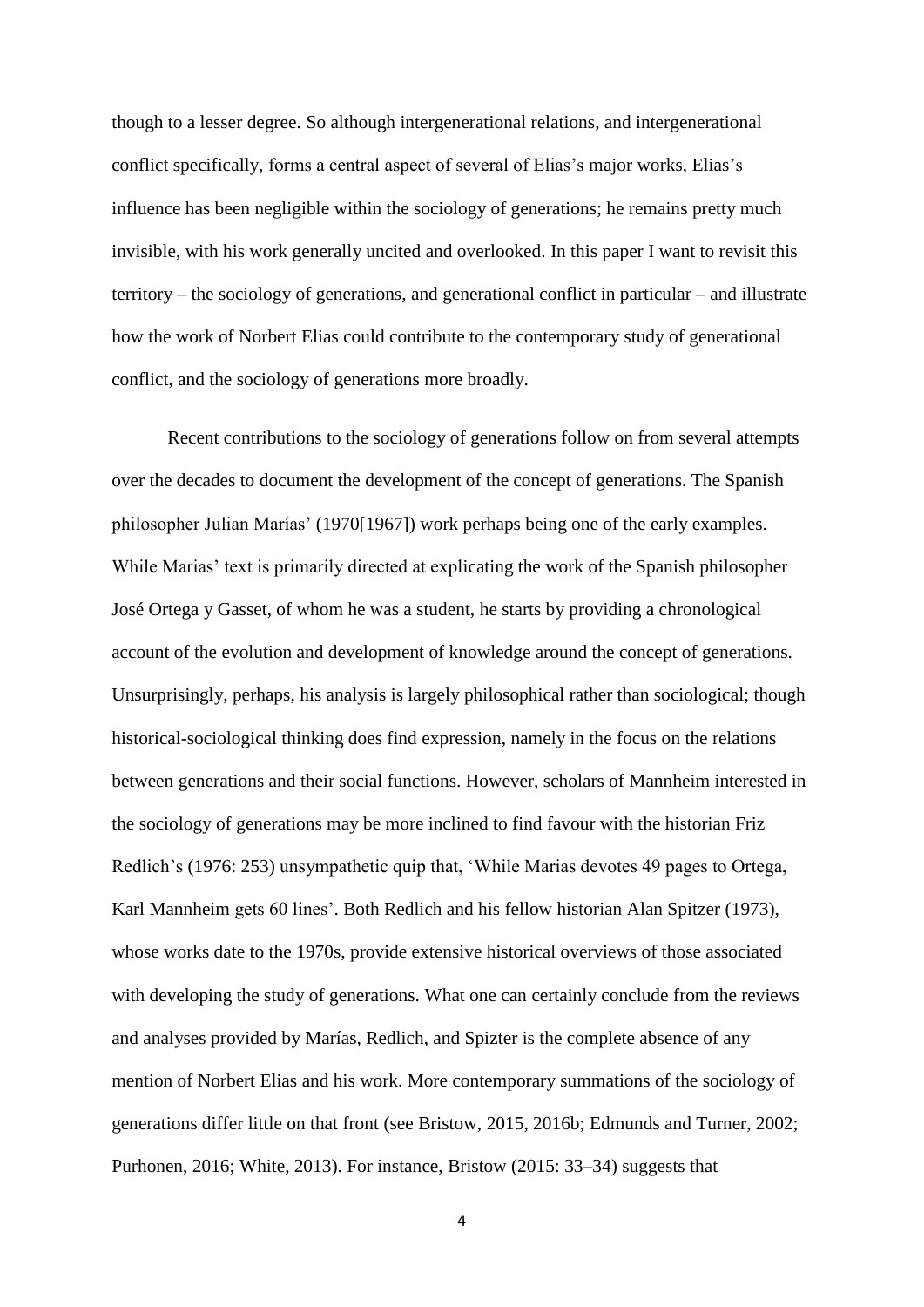notwithstanding the prevalence of Mannheim's ideas 'present-day interest in generations has led to a revival of other theories' including those developed by contemporaries of Mannheim; there is no mention of Elias though.

Despite the fact that Mannheim remains the primary point of inspiration for many contemporary scholars interested in generations it is also acknowledged that his theory is difficult to apply to the empirical study of generational relations (Bristow, 2016: 13). Elias's formulations are on the other hand are much more empirically employable, and as I will attempt to illustrate they can provide a stronger basis than those of Mannheim's for developing empirical-theoretical explanations. I also believe Elias's formulations on generations deserve examination and consideration by scholars of generations given, as van Krieken (1998) suggests, that he fleshed out and built upon Mannheim's arguments in relation to generations. Thus, the primary aim of this paper is to illustrate how Elias's formulations and observations provides a stronger theory for comprehending and explaining intergenerational tensions and conflict. To do so I will begin by comparing and contrasting Mannheim's and Elias's work on generations and generational conflict, tracing symmetries, overlaps and schisms. Following on from this I consider the recent contemporary work on the sociology of generations and how and where Elias's work could contribute to this. Of course there is considerable overlap and interconnections between the sections given that Mannheim's theoretical formulations on generations tends to be made visible through many contemporary studies.

### **Elias and Mannheim and the Concept of Generations**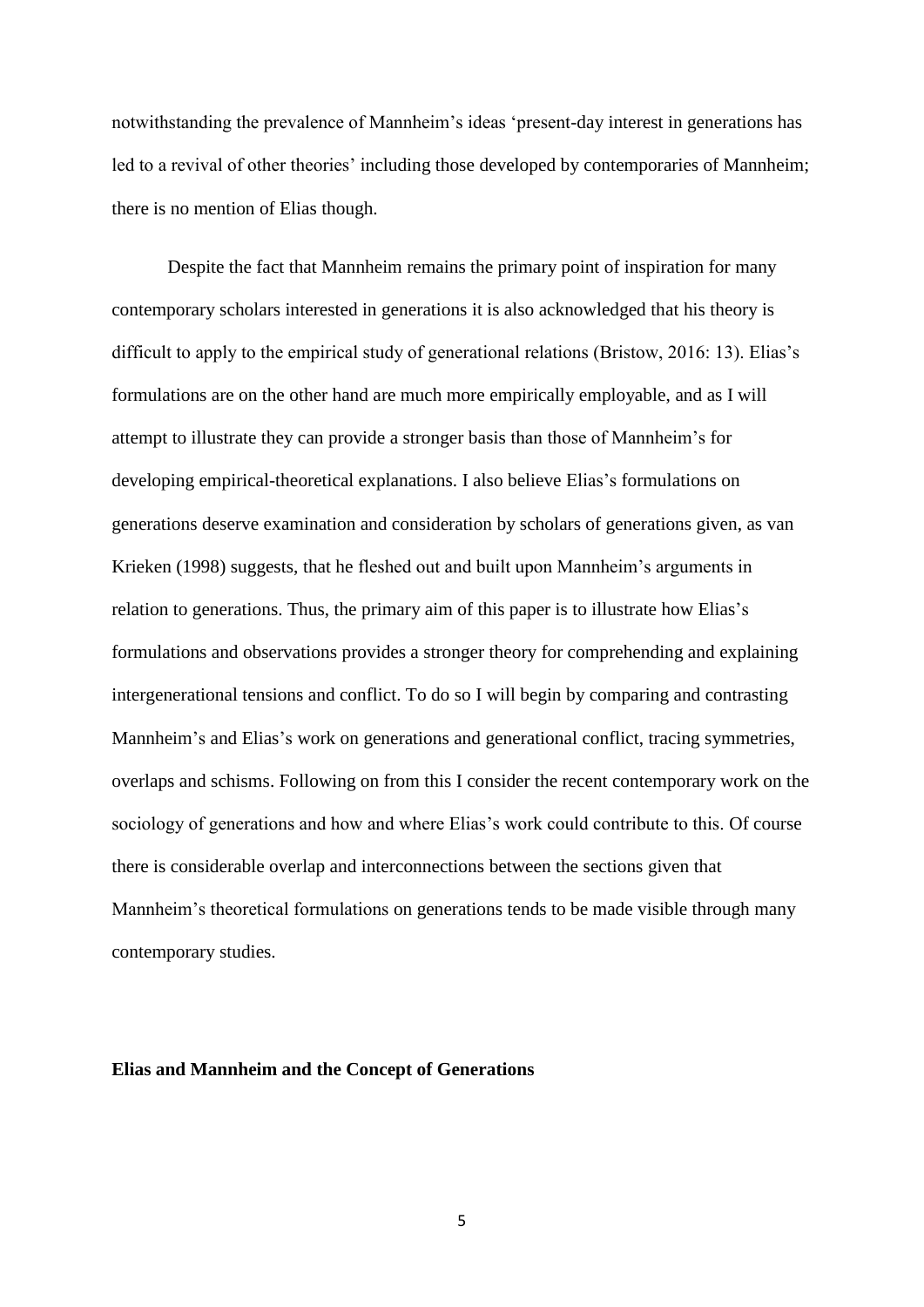Many comparisons of Elias and Mannheim have appeared as part of various syntheses and introductions to Elias's theoretical approach (see Mennell, 1989; van Krieken, 1998) and in similar types of contributions directed at Mannheim (see Kettler et al., 2016). However, it is Richard Kilminster (2007), more than anyone, who has comprehensively brought to light the connections between Karl Mannheim and Norbert Elias's work. Kilminster, an Eliasian scholar, maintains that, 'Mannheim was a significant figure in shaping Elias's sociological outlook' (p.40) and his influence on some aspects of Elias's work can be clearly discerned. He documents in detail the relationship between the two men while providing a comparison of their sociological programmes. On that front, he contends that despite significant differences, there are similarities and overlap in their wider theoretical frames which he illustrates by exposing the common themes and ideas which infuse their works. Parallels between Mannheim and Elias have also been noted by Kettler et al. (2016). The more explicit explication and formulation of ideas on generations from Elias tends to emanate from his work published post 1960 (see Elias and Scotson, 2008[1965]; Elias, 2013[1989]) Certainly the most overt exposition of Elias's formulations on generations can be found in *Studies on the Germans* first published in 1989; an observation previously made by van Krieken (1998). Indeed, van Krieken is one of few to directly link Elias's formulations on generations with Mannheim's and to also identify the place of generations in Elias's work more generally (see also more recently Goodwin and O'Connor, 2009).

While neither Mannheim's or Elias's specific formulations around generations can be detached from their wider theoretical programmes, I want to focus more specifically on their treatment of generations; rather than comparisons of their wider theoretical approaches which already exist (see Kilminster, 1993, 2007). Mannheim's (1952) seminal paper seeks to address how to conceptualise or define a social grouping as 'a generation' – a recurring question for those interested in the sociology of generations (see for example Burnett, 2003).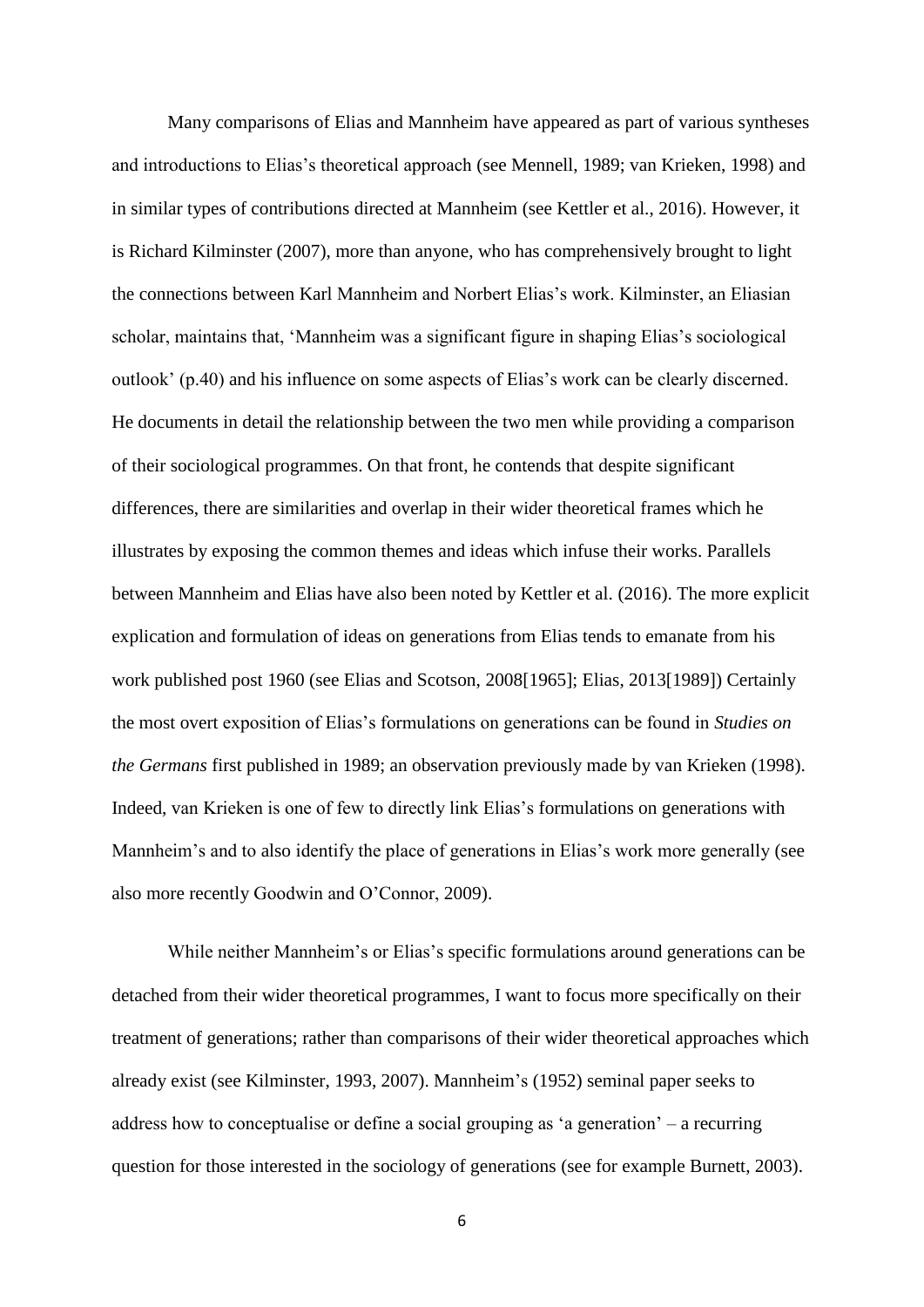Here Mannheim explicitly rejected the notion of biological determinism (pp. 290–291) while acknowledging that biological factors are interwoven or embedded in social and historical processes. For Mannheim, a central aspect of comprehending 'a generation', and distinguishing between generations, is the concept of being 'similarly located':

The fact that people are born at the same time, or that their youth, adulthood, and old age coincide, does not in itself involve similarity of location; what does create a similar location is that they are in a position to experience the same events and data, etc., and especially that these experiences impinge upon a similarly 'stratified' consciousness. (p.297)

Thus, a generational location limits and predisposes individuals to specific 'modes of behaviour, feeling and thought' and facilitates a specific 'consciousness' – what could be termed a generational consciousness. He also placed considerable stress on the importance of childhood experiences in determining later behaviour and feelings (p.298). For Elias (2012[1991]), too, those comprising a generation are bonded through a similarity of experience and feeling and what he referred to as we-feelings and we-identity can emerge. He also links we-identity with social habitus (what he saw as a second nature way of thinking, feeling, and acting) – a point I will return to in greater detail later in this paper. Elias stressed that collective consciousness or we-identification has always been a feature of human beings and in more modern times these collective identifications have become more multi-layered (people have several layers of we-identification). He also identified the importance of childhood in socialisation processes.

As noted already, Elias's main theoretical formulations and contentions on generations are most clearly expressed in *Studies on the Germans*. Within that work Elias repeatedly stresses the sociological significance of generations, particularly intergenerational conflict. This is a social conflict, which for Elias is a central aspect of all social relations; a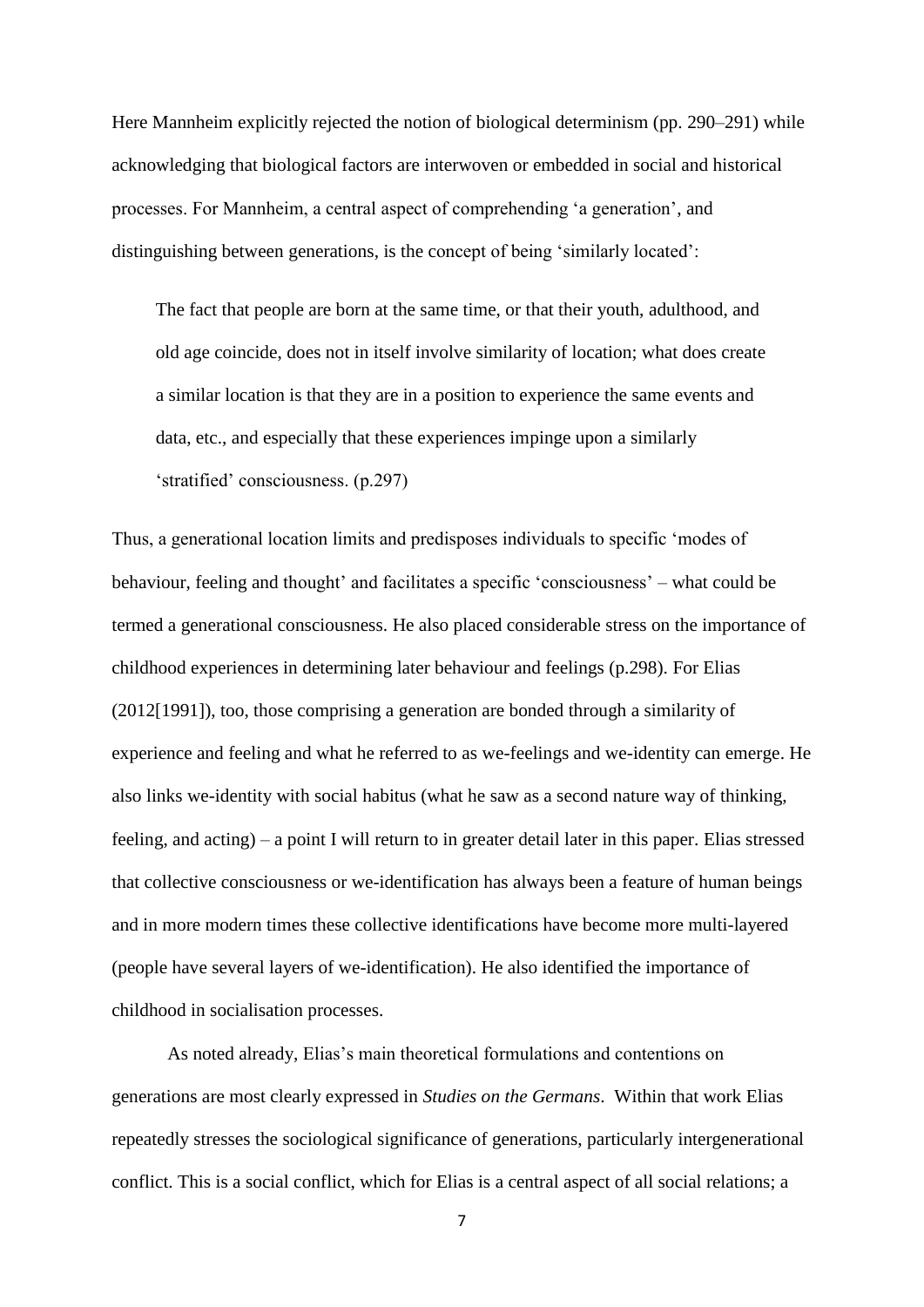position he shared with Mannheim (Kilminster, 2007: 54). Elias did not specifically define the concept of generation. His use of the term mirrors that of its everyday use – the older generations, the younger generations. Neither Elias nor Mannheim placed much emphasis on how generations are to be empirically delineated particularly in terms of temporal length, which appears to have been a significant concern for those involved in some of the early formulations on generations (see Marías, 1970[1967] for an overview of these). Spitzer (1973: 1358) makes an insightful observation on this very issue – and a point also emphasised by Pilcher (1994) – 'specifying generations is no more arbitrary than specifying social classes, or ideologies, or political movements where there is inevitably a shading off or ambiguity at the boundaries of categories.'

Like Mannheim, Elias (2013[1989]) maintains that generations are certainly bounded to a degree by biological factors as well as a similarity of social conditions and experiences. And while Elias does not explicitly state it, as with his overall theory of society, he conceives of generations as webs of interdependent people – figurations. Elias argued that younger and older groups are structurally bound to one another – the young dependent on older groups in the process of growing up. In that sense it involves a fluid power relation. The power gradient between them can decrease or increase. It is the rise in the power chances of the younger generations which can intensify the often latent conflict between the generations.

Perhaps one of the most important insights to be found in *Studies of the Germans* in seeking to understand intergenerational tensions and conflicts is Elias's emphasis on the opening and closing of channels of opportunity for younger generations. Here Elias was referring to the opening, widening, closing or narrowing of channels to life chances and chances for meaning. For Elias the narrowing of access to career channels, to upward mobility and positions at the top is largely an unplanned process as opposed to a deliberate strategy deployed by older generations to block or prevent younger groups accessing them.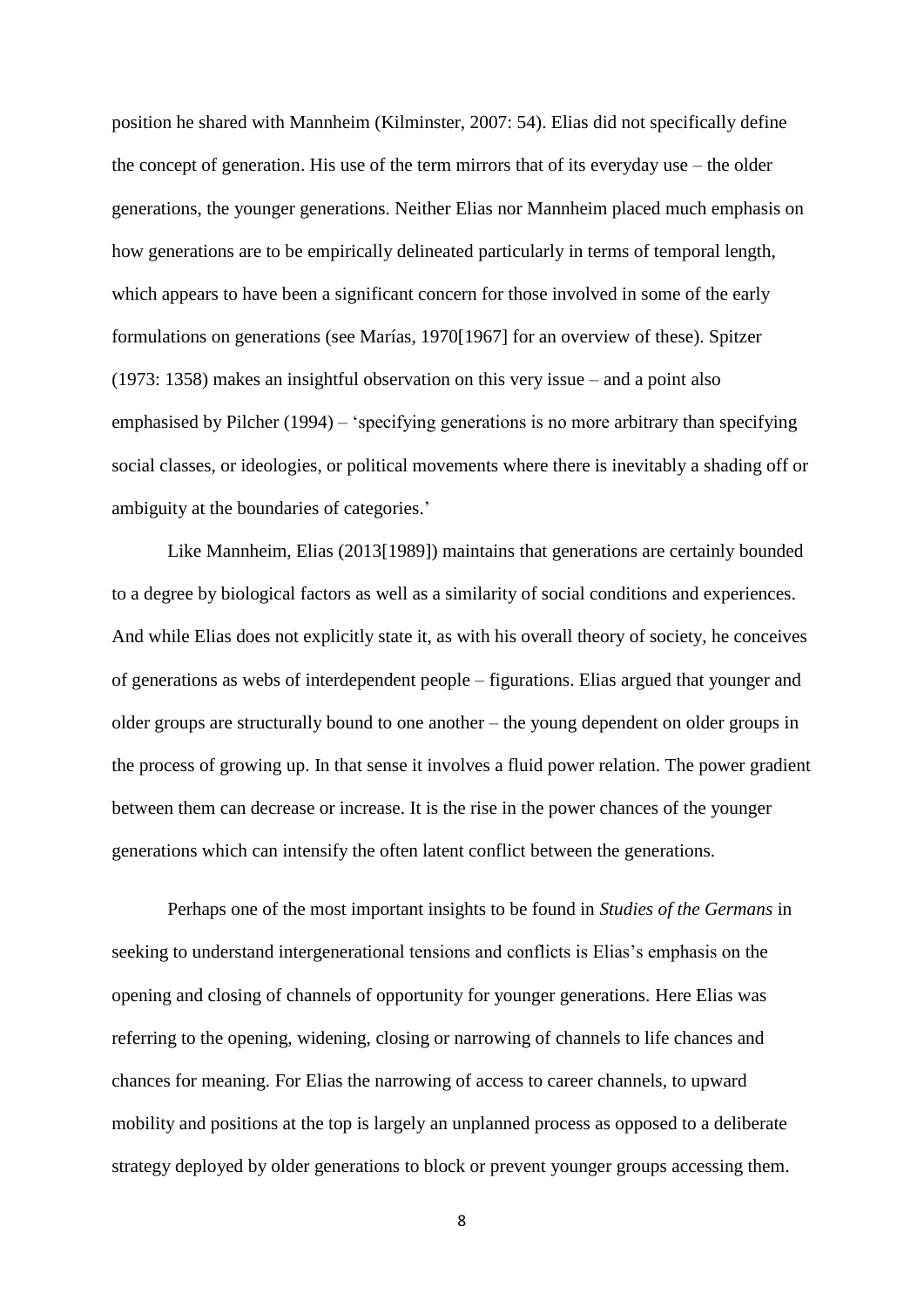Consequently, like some contemporary scholars of the sociology of generations (see Turner, 2002), Elias did see wars, revolutions, expanding economic opportunities, and peace times as significant, but primarily because they led, in conjunction with other social processes, to the opening or narrowing of channels of opportunity. It is important to stress that for Elias these events in themselves (wars, revolutions) were not the singular cause, but formed part of a constellation of long-term (and on-going) processes which generated generational tensions or conflicts.

In *Studies of the Germans* Elias also explained how the right-wing militant groups which sought to destroy the Weimar Republic of 1920s Germany and the militant leftist extra-parliamentary groups that emerged in the 1960s and 1970s aimed at overthrowing the established West German state were both manifestations of generational conflicts. He illustrated how the tightening of channels of opportunity, interwoven with other processes, acted as a stimulant to the uptake of violence by the extra-parliamentary youth opposition in the 1960s and equally in explaining recruitment into the Freikorps and their opposition to the Weimar republic in the 1920s. In stressing the importance of these empirical settings he wrote: 'This case is not without significance as a model for a theory of social conflict between the generations, centring on reopening and widening channels to life chances and chances for meaning which have become dried up or narrowed' (Elias, 2013[1989]: 352). In fact, in respect of the extra-parliamentary militants (the Red Army Faction) of the 1960s, Elias explained how the demand for both meaning and social opportunities were intertwined with the shame felt by younger generations arising from their knowledge of the atrocities of their fathers' (generation), whether they were directly involved or not, conducted in the name of Germany. This shame acted as a buffer towards greater mutual identification and communication between the generations. Older generations became more clearly, and in a more antagonistic way, a they-group associated with the Nazis. Mannheim also appears to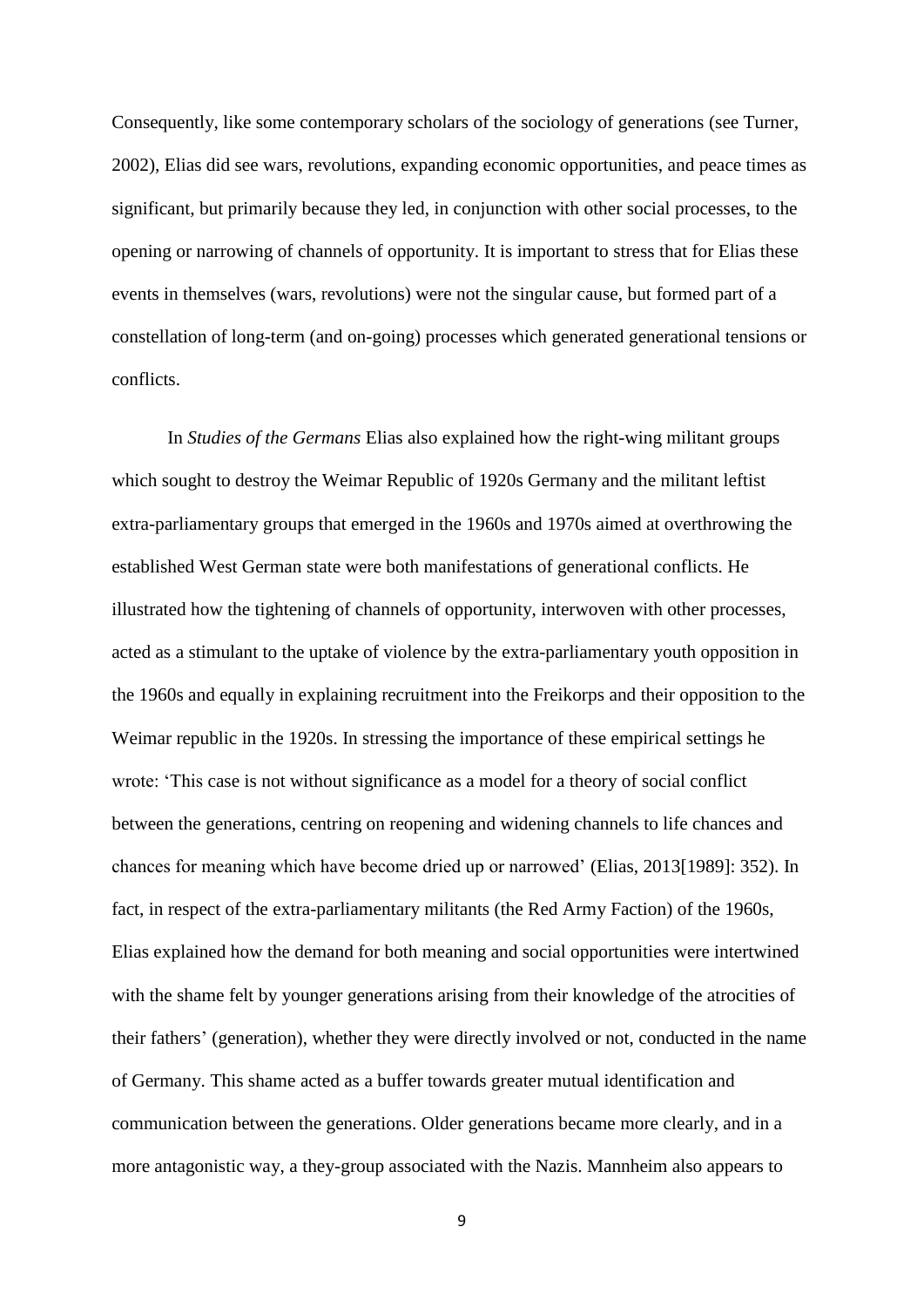have alluded to the opening and closing of channels though to a more limited extent, or at least such an interpretation could be drawn. While seeking to dispel the idea that a particular ideological or value position can be attributed to either younger or older generations, which appeared as a footnote in *The Problem of Generations*, he noted:

Whether youth will be conservative, reactionary, or progressive, depends (if not entirely, at least primarily) on whether or not the existing social structure and the position they occupy in it provide opportunities for the promotion of their own social and intellectual ends. (p.297)

In reading Elias one can see how he pushed such insight or theorisation forward. I am reminded of a previous observation by Kilminster (2007: 44) when comparing the wider theoretical frames of both men, and which I believe is rather apt here, 'Mannheim's formulations are not always identical with those of Elias, but often embody the same idea expressed differently.'

Both Elias and Mannheim envisaged particular generations as comprising divergent groups. Here Mannheim (1952: 306) deployed the concept of generational unit:

Within this community of people with a common destiny there can then arise particular *generation-units* [original emphasis]*.* These are characterized by the fact that they do not merely involve a loose participation by a number of individuals in a pattern of events shared by all alike though interpreted by the different individuals differently, but an identity of responses, a certain affinity in the way in which all move with and are formed by their common experiences.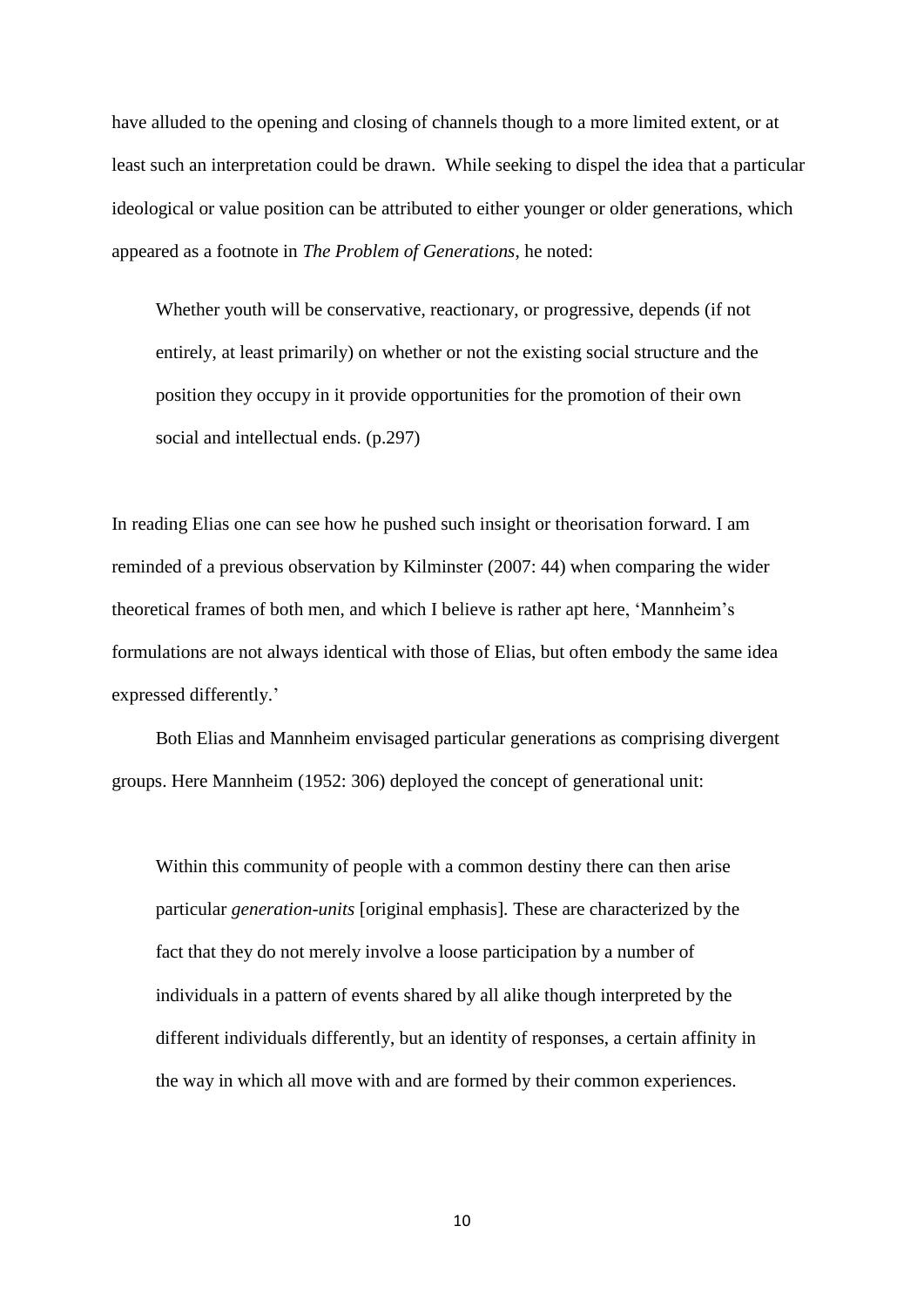While Elias did not use the concept generation unit, he did distinguish between groups/members of a generation and specifically in the case of the intra-generational class differences of the 1960s youth movement in West Germany. Throughout Elias's extensive body of work, he was keen to stress and illustrate that no social unit was a unified and harmonious grouping. He also envisaged individuals as full of contradictions (see Elias, 1994). Elias (2013[1989]) raised an important issue concerning class and generational conflict. He suggested that generational tensions were more closely connected with middleclass groups rather than working class groups. He argued that the generational problem tends to be manifested relatively weakly within those comprising the working class. Elias explained that the reason for this was that they (the sons and daughters of working class parents) tend to follow in the footsteps of their parents in terms of living and working. And, even allowing for some material improvements in their overall standard of living, they remain in what he called 'the cultural and social conditions of the working class' and it is this tradition that gives them, and satisfies their desire for, meaningfulness. He argued that the situation for those young people comprising the middle-classes is entirely different. They are more individualised and the problem of meaning-fulfilment is more acute and problematic. Indeed, it was this longing for meaning amongst the young post-war generations in West Germany, interwoven with other dynamics, which led to a conflict of the generations.

Elias linked what he argued was a more strongly experienced need for meaning by rising generations of youth, a process which had advanced over the course of the nineteenth and twentieth centuries, to individualisation processes, greater secularisation, and security from hunger, violence and other threats to their physical security and existence. For Elias it is the greater emancipation from these constraints which permits individuals to attach greater importance to meaning-making and meaning-fulfilment practices in society at large. Elias (2013[1989]: 343) saw this as part of a constellation of social processes which forms the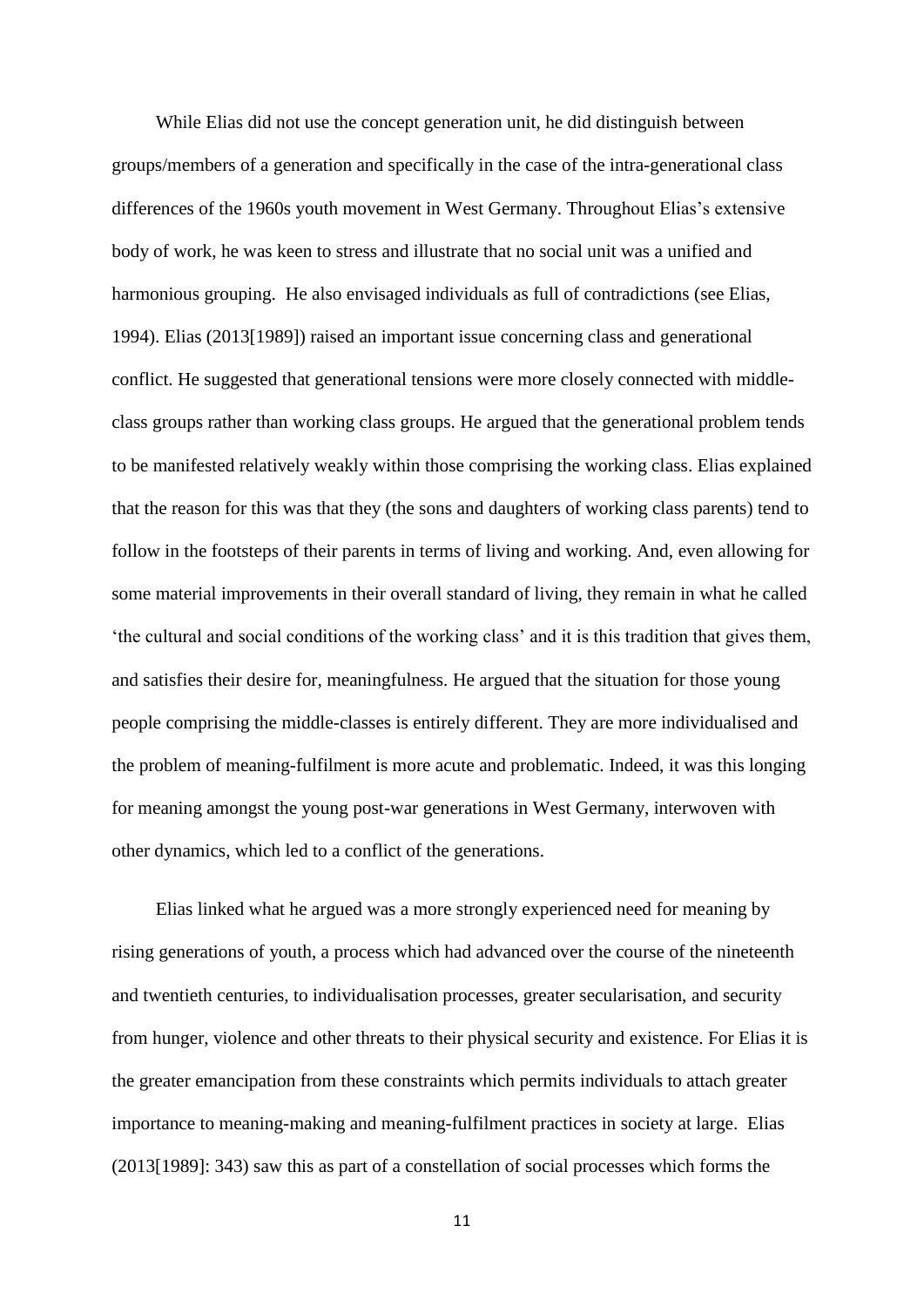'background framework' from which generational conflicts express themselves. In that way Elias widened the explanation for generational conflicts beyond that of a contest over economic, social and cultural resources. It was this issue of loss of meaning which was a feature of the extra-parliamentary groups that struck at the German state in the 1920s and 1960s. In both instances they were 'predominantly middle-class movements of the rising generations, who by choice or fate, adopted an outsider position in relation to the established middle-class generations of the Germany of the time' (Elias, 2013[1989]: 333). Thus, for Elias, there is a relationship between middle-class youth, generational conflict, the channels of opportunity for career chances, and 'the problem of extended youth' particularly in contemporary societies. The extension of life generally (which extended youth is a feature of) in modern industrial societies, owing to greater physical security, and the knowledge and technology to prolong life, mean older generations occupy and retain occupational and career positions for longer. Consequently, the career channels are narrower and take longer to open up. In this way Elias's work on generational conflict differs from the emphasis given to class in more contemporary studies where generation is presented as superseding class as a determining factor in social conflicts (Purhonen, 2016).

We can see too in *Studies on the Germans* how Elias's formulations on generations are empirically grounded. His writings are vivid and very precise in locating and connecting generations in terms of social position, the opportunities open or closed to them, their values and interests and when and how these where shaped. This is in contrast with Mannheim's paper on generations which is more at the abstract level. In fact, this deviation mirrors the differences between both men's work more generally; a position previously alluded to by Kettler et al (2016: 79) in their appraisal of Mannheim and his contemporaries, including Elias: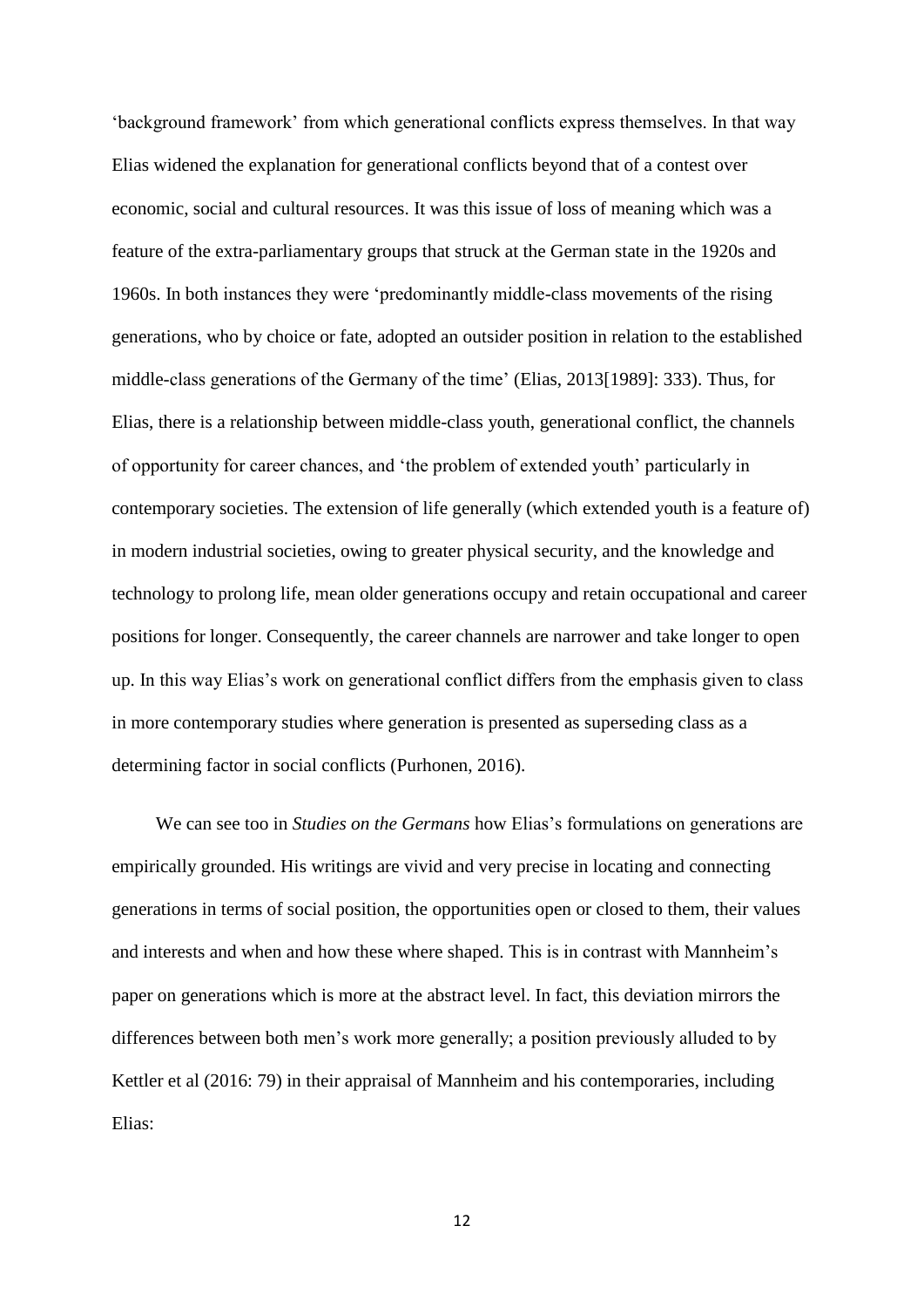what Elias brings to the wider research project is, first, a curiosity and capacity for detail that stands in productive tension to Mannheim's more sweeping and occasionally more essayistic constructions, something that brings Elias consistently closer in the actual body of his work to the shared programmatic commitment to empirical sociology.

The interplay between theory and empirical data, which is central to Elias's overall sociological approach, is clearly evident in his work on generations. For Mannheim it is primarily through others that his formulations are subjected to greater empirical analysis and application (see Bristow, 2015; Eyerman, 2002; Turner, 2002). What is also worth considering is the lucidness and vividness of Elias's empirical-theoretical contributions. Elias used mainly historical sources. However, those unfamiliar with Elias's work will be surprised by how the reader is brought into the empirical scene(s), to see and feel as if one were there. His skill in achieving this has been greatly underestimated. My reason for raising this is that Elias brings the reader into the world of specific generations and permits the reader to experience the constraints and contradictions of those involved, even for social groups one might not generally identify with for social or political reasons.

Elias was quite explicit about the sociological significance of generations over two decades before *Studies on the Germans* appeared. In his 1960s work with John Scotson, *The Established and the Outsiders*, which is often identified as one of Elias's few 'present' orientated studies, he stressed the need to study behaviour across a chain of generations. What Elias was highlighting here is in many ways what he later explained and illustrated in *Studies on the Germans* – the specific pattern and mechanisms of transmission of sociological inheritance over generations (Elias and Scotson, 2008[1965]: 149–150). Indeed, as I discuss later, this issue of intergenerational transmission is a recurrent theme within the contemporary sociology of generations. The empirical context in Elias and Scotson's study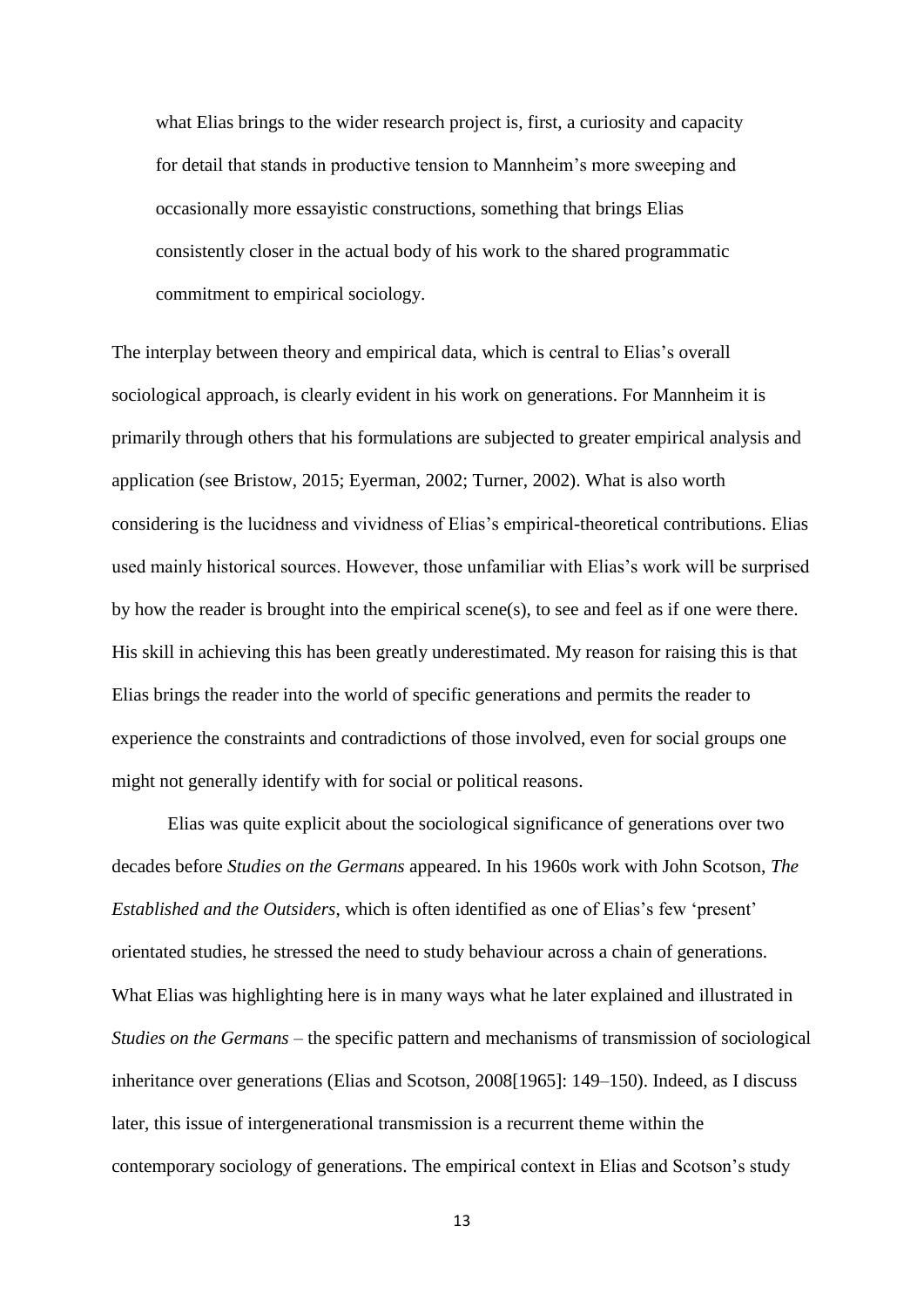concerned the behaviour of young people in 'disordered families.' Elias and Scotson explained how (and why) the specific character patterns, or part of them, of one generation tended to perpetuate themselves in the next generation. This too was a qualification to the largely present orientated nature of this study and its conclusions. I say largely because when one looks closely at the empirical data drawn upon (and theoretical formulations) in *The Established and the Outsiders* chains of generations are a significant part of the overall analysis; an observation that often goes unnoticed. Furthermore, the intergenerational transmission of social dispositions is implicit within what is seen as his magnum opus, *On the Process of Civilisation*.

Elias did not in any way, as far as I can deduce, refer to Mannheim's work in relation to his own thoughts and formulations on generations. I believe this may, in an unintended way, have contributed to the contemporary ignorance of Elias's work on generational conflict by preventing contemporary scholars of generations, unware of Elias's work on the subject, from been being drawn to him via Mannheim. This tendency of Elias not to refer, or see, some of the influences that shaped his ideas and formulations has been commented on before (see Kilminster, 2007: 15; van Krieken,1998: 27).<sup>3</sup> Furthermore, awareness of Elias's formulations on the generations many also have been obscured by the fact that they tend to be overshadowed by the focus on other aspects of his work – namely civilising processes, power relations, and established–outsider relations rather than generational conflict. That said, there are certainly some figurational studies which have drawn upon Elias's formulations on generational relations (see Dolan, 2009a; Wouters, 2004, 2007; Goodwin and O'Connor, 2009). For instance, in his comparative studies of changes in codes, manners and emotion management in relation to dating and sexual relations over the course of the twentieth century, Wouters (2004) explains how these changes were connected to shifting power relations between different generations, classes and genders. As part of his analysis he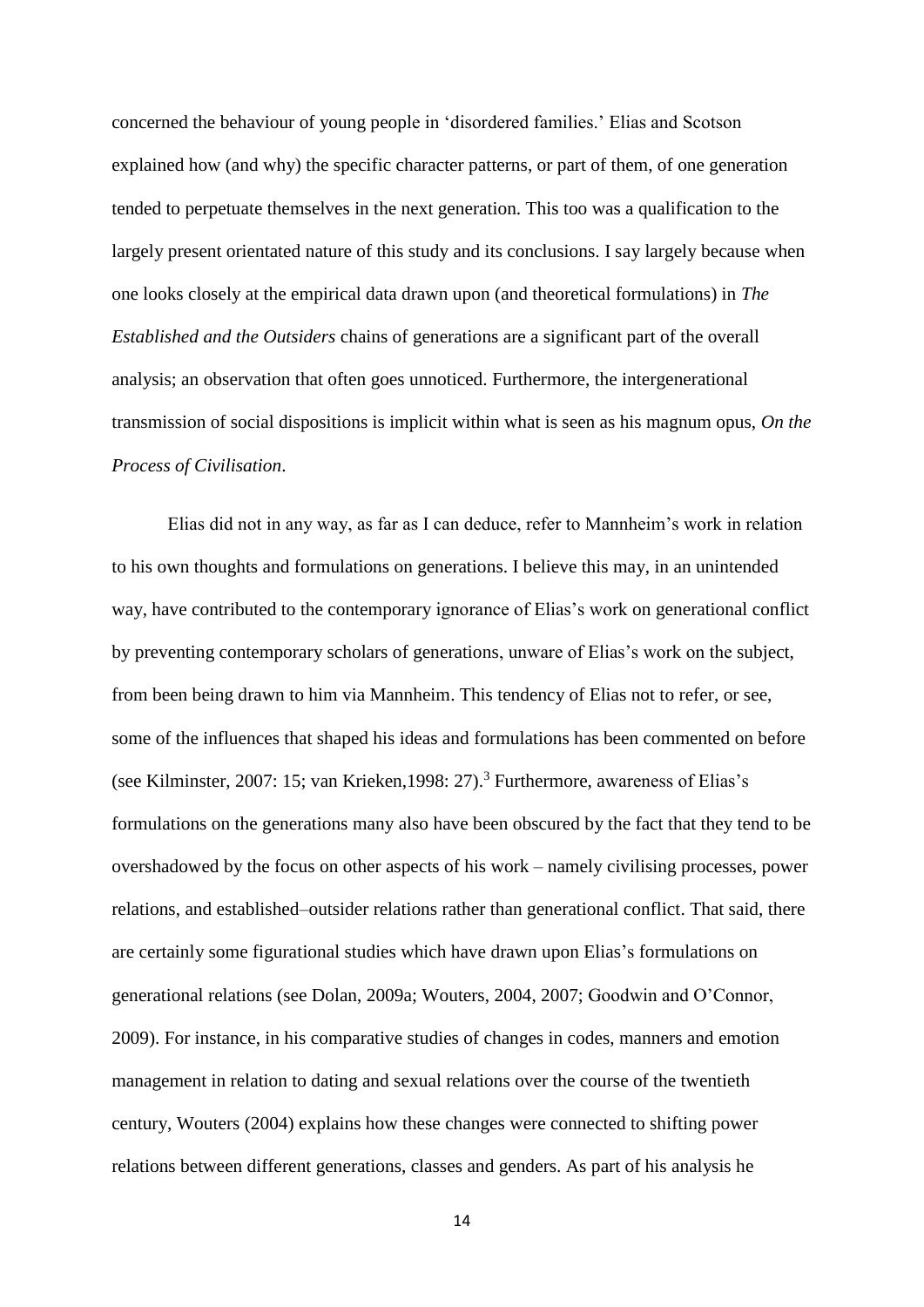documents several waves of decreasing power differentials and accompanying phases of functional democratisation in which social controls exerted on younger generations by older generations softened and the social codes around emotion management and dating changed. More recently Gabriel and Mennell (2011), while drawing attention to the concept of generations in *Studies on the Germans*, illustrate how Elias's formulations in *The Symbol Theory* can explain intergenerational processes of learning. Rather interestingly, Goodwin and O'Connor (2009), in exploring issues<sup>4</sup> on intergenerational work relationships and transitions from youth to adulthood, allude to Elias's potential relevance to the sociology of generations (and youth).

#### C**ontemporary Work on the Sociology of Generations**: **Bringing Elias in**

Given, as noted already, that many of Mannheim's theoretical insights were made more empirically visible by contemporary scholars I now turn to a consideration of contemporary work on generational conflict, the sociology of generations more broadly, and Elias's formulations. In doing I will also demonstrate how and why Elias provides a stronger theory than that of Mannheim for explain intergenerational tensions and conflict.

In reading much of the more contemporary literature on the sociology of generations I was struck by the themes and issues raised and to which Elias's work seems so relatable. And while there are certain symmetries – not surprising given that much contemporary work is influenced by Mannheim – significant differences also exist. Edmunds and Turner (2005) reject in their work conceptualisations of generations as age-cohorts in favour of one 'that stresses the role of social relations and processes' (p.561). This is certainly in harmony with a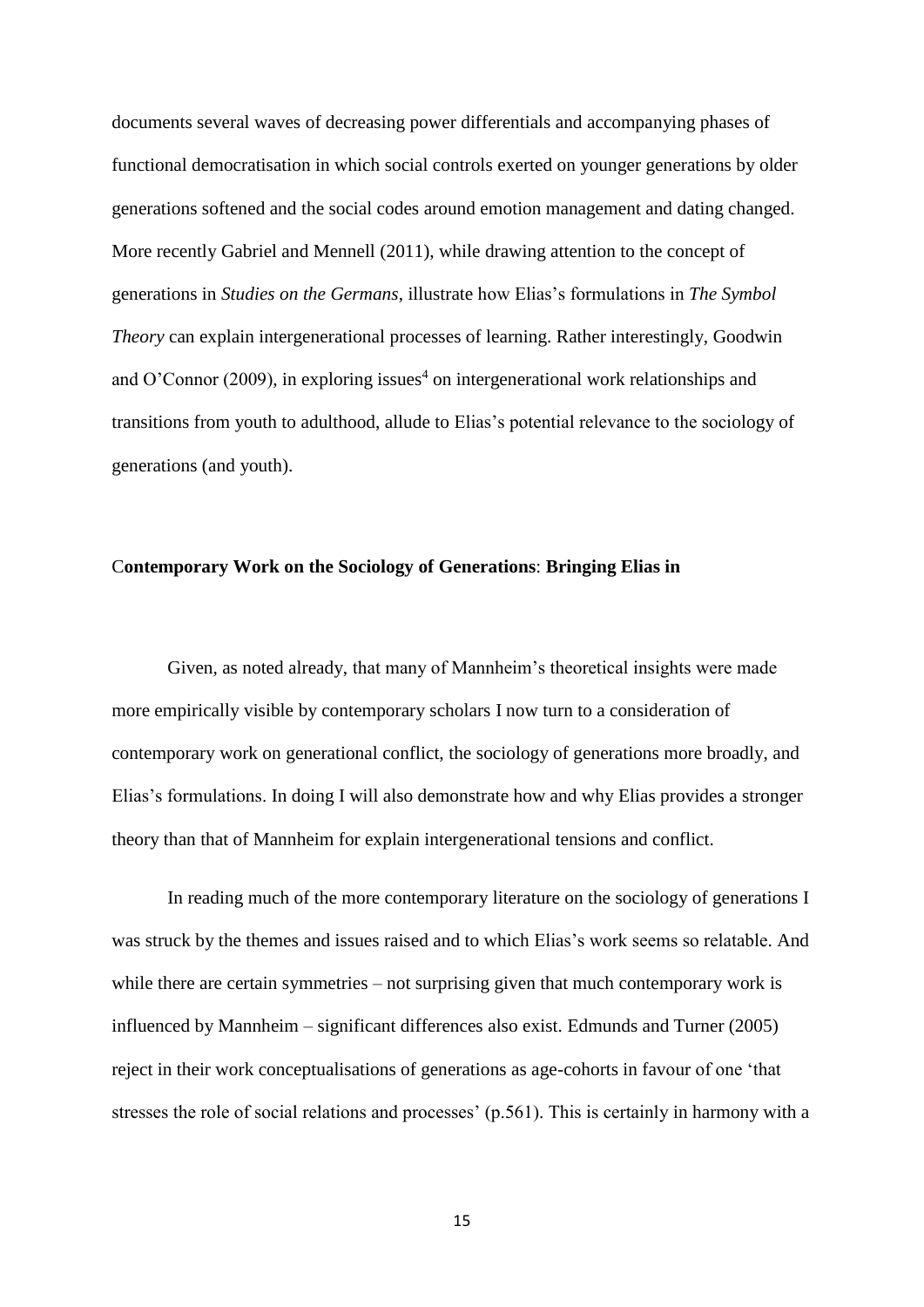figurational approach but Elias stressed the importance of historical processes, and of conceiving of people in processual interdependent relationships (figurations).

Following Mannheim, Turner (2002) examines the role of cultural trauma in creating a generational consciousness; the lag in social opportunities between generations; and the struggles between the generations connected with this – all processes that Elias addressed. Turner maintains that the social effects of a traumatic event such as war (though not exclusively wars or violent events) are central to the emergence of a generational consciousness cutting off and buffering that generation from past and future generations. Turner takes this somewhat further by distinguishing between active (strategic) and passive generations. Here a strategic generation is deemed to be one which given specific, favourable, circumstances 'can create a potent generational consciousness or ideology of political change that is sufficient to bring about potent social change' (p. 16). There are strong undertones of a rationalistic approach to social change in his account; perhaps indicative of Mannheim's influence. Social change could be conceived as the direct outcome of the intended, planned, actions of a specific generation. Thus, for Turner, there is a greater connection between the deliberate intentions of a generation and the outcome. Change too is conceived as more of an abrupt rupture or moment – a relatively sudden transformation from a steady state to a new order. For Elias change is a far longer and slower process (see Elias, 2012[1939]). There is no starting point,

The structural change in this conflict in the course of social development makes nonsense of any attempt at explanation in terms of causal sequence. People's expectations are still largely directed towards the idea that the explanation of this intensification of the conflict between the generations has just one cause, or perhaps ten causes. But there are no absolute beginnings, and therefore no causes,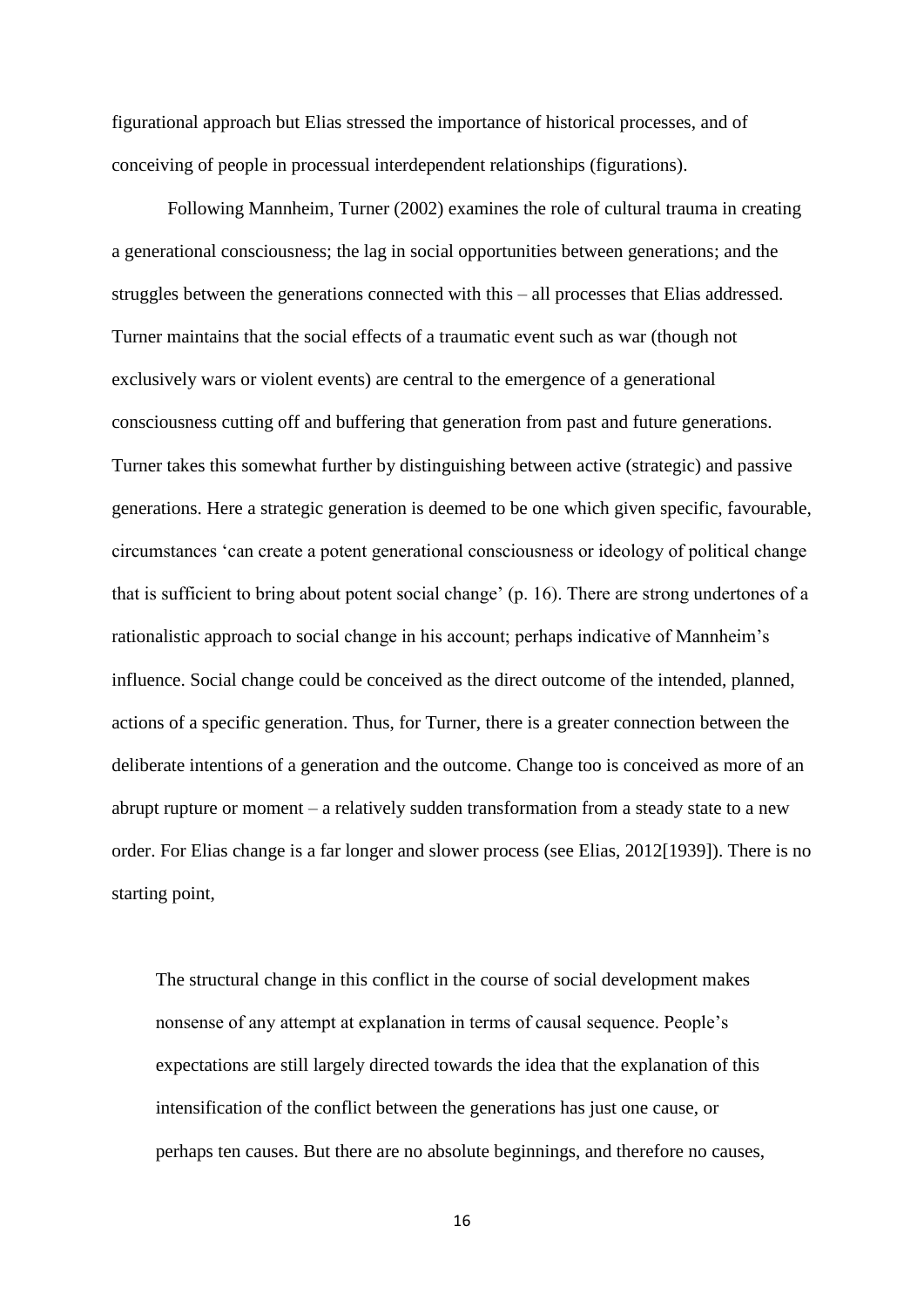in continuing processes; there is actually only a complex human web, in unbroken movement and transformation as a whole (Elias, 2013[1989]: 343).

It is this interweaving of the actions of many diverse groups and individuals – 'the complex human web' – which leads to largely unplanned and unintended outcomes. So for Elias although there is a structure to change, and outcomes more favourable to some groups and individuals more than others do come into being, social change is neither the intended or planned outcome of the strategies deployed by any specific individual or group (including a generation). A further feature of Elias's approach to social change is his tendency to avoid both mono-causal explanations and the classifying of a specific process, within the complex of interwoven social processes which explain social developments, as central or key. Even the well-known process of the shift in the balance between social and self-restraint associated with his theory of civilising processes (Elias, 2012[1939]) was no more than one interwoven process – it was not 'the' process.

There are other observations by Turner that will resonance with those familiar with Elias's work. Turner suggests that social change can be connected with the tensions and contests between an established 'strategic' generation and a rising generation and he goes on to claim 'that the psychological struggle between "fathers and sons" is a psychological product of the structural struggle between rising and failing generations' (p.14). Again there are parallels with Elias (2013[1989]: 345) who also linked individual parent-child conflicts (and the psychological transformation of children and parents) with higher tier generational conflicts and balance of power changes:

The *structure* of the tensions and conflicts between individual parents and children also changes in accordance with changes in the parent-children relationship, whether in the wider society or in particular strata. The influence of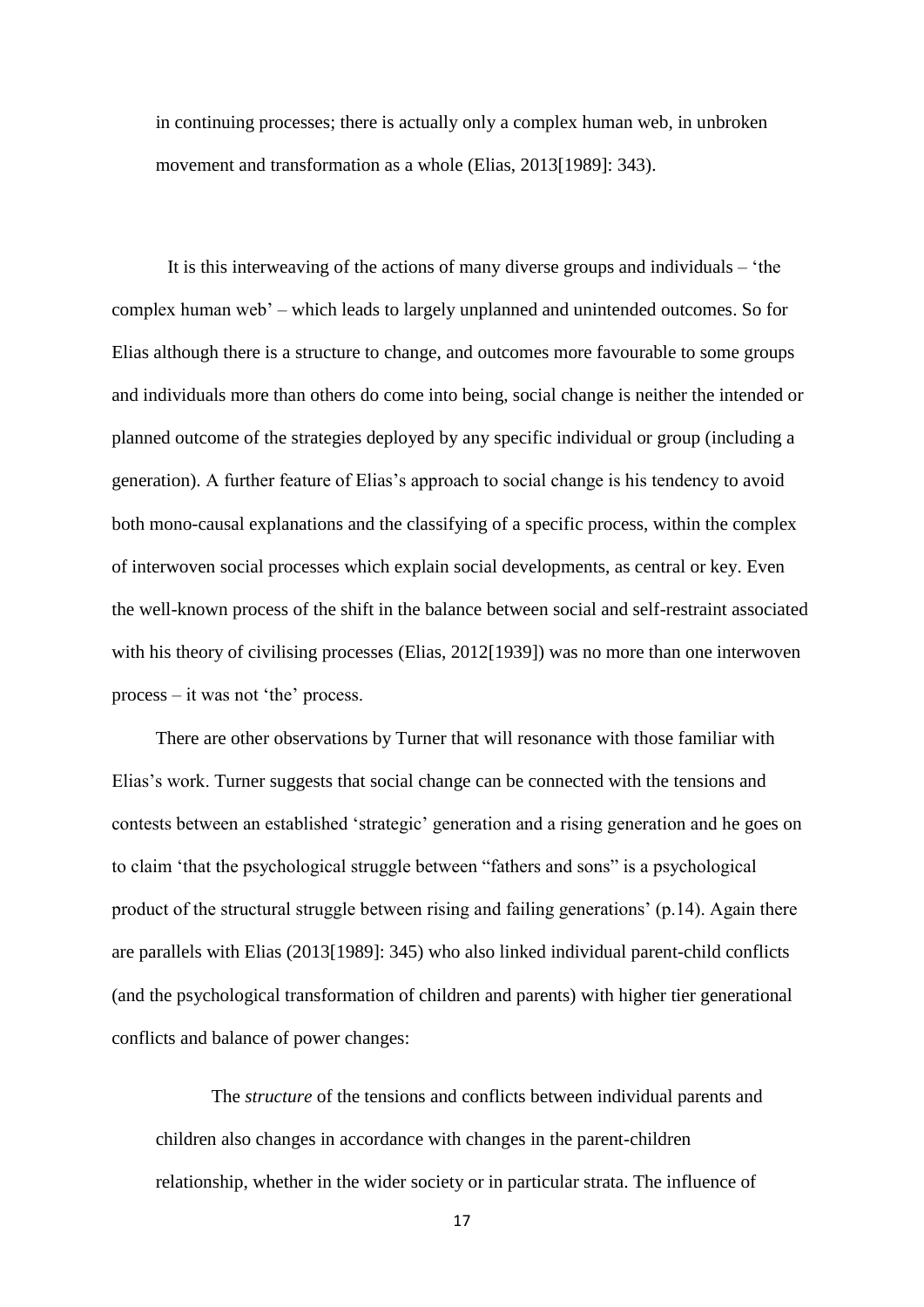these tensions and conflicts on the drive- and affect-modelling of children changes correspondingly.

What Elias was hinting at here was that the nature of conflicts between individual parents and children or within families is 'determined by the structure of the relationship between the generations in the wider society' (p. 345).

Elias does not discount or ignore the significance of war (both the First and Second World Wars for instance) as a contributing process to generational conflicts. In *Studies on the Germans* he explains clearly how the Second World War was interwoven with other processes in the emergence of a post-war generational conflict in Germany. For Elias the Second Word War, unlike the previous European wars, signified a deeper break in the development of the various states involved. The European states and their peoples, irrespective of size, fell from the positions they previously held in the global rankings of states, becoming 'second rank' powers. The effect of this loss of status, and national pride connected with it, on the members of these states had different consequences for the generations within the respective states, though this varied between nations. As Elias argued in the case of Germany, the loss of pride and even of a positive image of the nation for younger generations led to anti 'national' sentiment, to negative associations towards the very concept of 'nation'. But the decline in status was felt in other European states too, leading to 'serious conflicts between the younger post-war and older pre-war generations' (pp. 390– 391). The diminished power position of European states was experienced individually by members of the younger generations. Older generations (their fathers) had occupied a hegemonic position in relation to those in other non-European (and some European) states and in relation to social groups within their own states – women, lower social class groups, other ethnic minorities. Those older men of these older generations accepted their social supremacy; felt little or no need to mask their sense of superiority and suffered little from any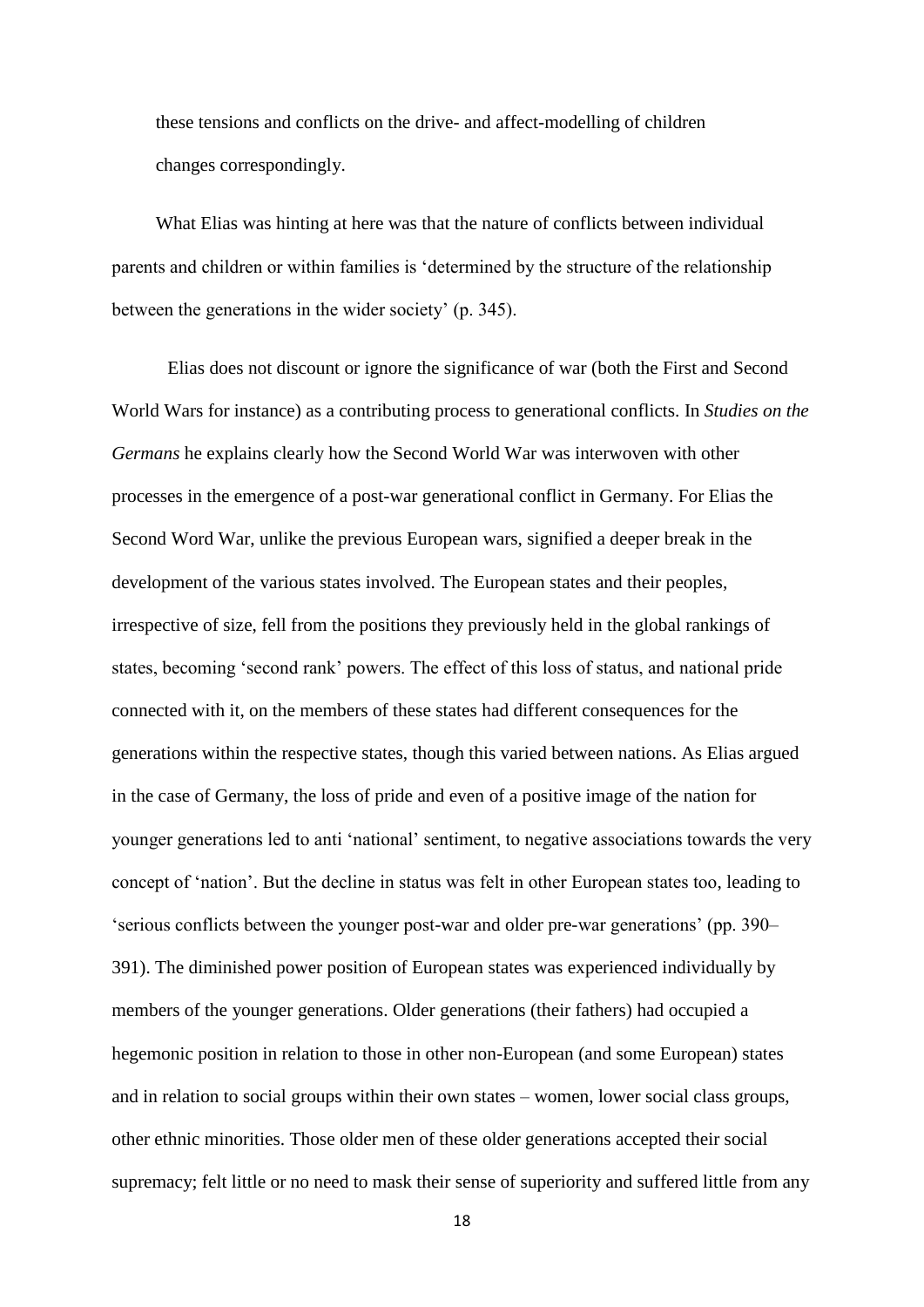sense of guilt or shame in respect of this. The decline in dominance of European nations post World War Two forced the younger generations of this period to re-examine their relationships with these groups. In tandem with this, the more even power relations between various social groups at this time also lead to greater identification, and in a more pronounced and deeply felt way for those younger generations, with 'outsider' groups. They experienced greater shame feelings towards displays of social superiority (see also Wouters, 2007). Overall, for the younger generations, it found expression in different spheres – in a reaction to established formalities around social etiquette, opposition to authoritarian views, in sexual relations, in social protest at the organisation of society and in the support of, and identification with, geographically distant outsider groups.

Elias's work also addresses what Edmunds and Turner (2002b: 6) call 'the question of how culture is transformed and transmitted across generations'. As I mentioned earlier, the issue of cultural transmission – largely informed by Mannheim – remains a significant element in the work of many contemporary scholars (see Brannen, 2003; Bristow, 2016). For instance, Brannen (2003) suggests that continuities and discontinuities in the transmission of material and social resources between the generations within individual families may be the outcome of socially ingrained habits and dispositions as much as strategic choices. That such issues are identified and framed within the agency-structure dilemma, and left unanswered (see Brannen, 2003: 11), also opens a space in which Elias's theoretical formulations can be utilised to considerable effect. While Elias used a different nomenclature his formulations have much to offer on this front. In developing a theoretical approach which explained how and why the social dispositions of one generation are transferred to the next, he also explained how generations come to reject established patterns of behaviour and feeling and embrace and develop different codes. Elias explained through empirical-theoretical interplay how the development and appropriation of specific ways of thinking, feeling, and acting, or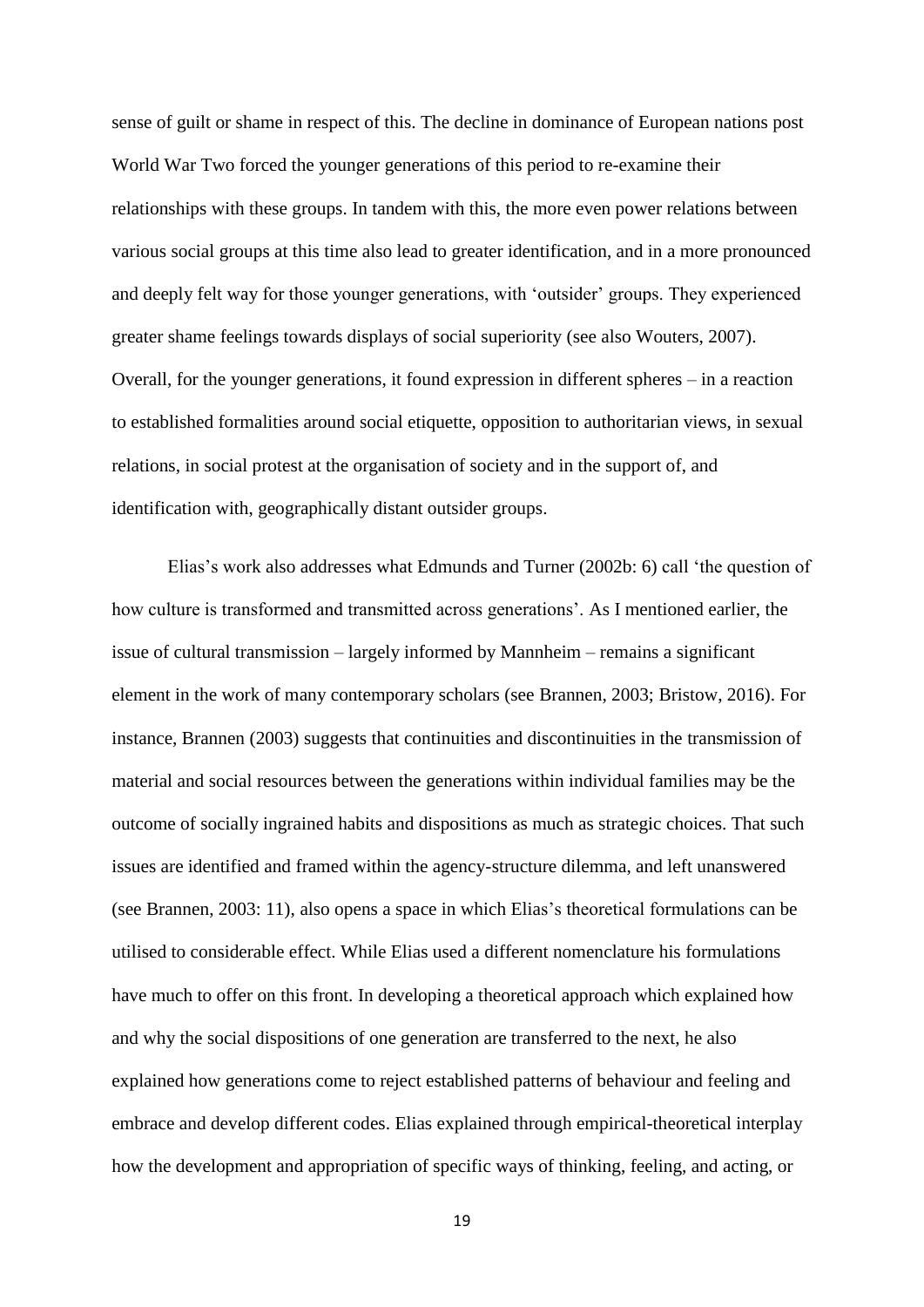indeed the development of new codes in opposition to older established forms, are directly connected with the nature and structure of social relations and state-formation processes. In so doing he reframed the dualism of structure–agency pervading many sociological approaches through the concepts of figuration and habitus (Elias, 2012[1970]; 2012[1991]).

In what is perhaps one of the most important aspects of his work, Elias (2012[1939]) explained how tensions and conflicts (and the power relation connected with this) at a higher tier of social integration (social structures) come to be channelled into the individual habitus through the channel of shame and embarrassment for instance. Here too we can also witness the connection between the concepts of habitus and power in Elias's theoretical work. Both are processual concepts and related with the concept of figuration. Elias maintained that as social interdependences expand (figurations) enveloping more people across different classes, genders, generations and ethnicities within and across nations, those involved are subjected to considerable pressures to exert greater self-control over their emotions – their habitus comes to exhibit these new constraints and emotional demands. These expanding social interdependences, and the more equal power relations they involve, tend to generate, over time, greater levels of identification between social groups including the generations<sup>5</sup>. This also involves a lessening in the social and physic distances between these social groups. What Elias does, in a very careful and detailed way is explain how these figurational shifts reshape the habitus of different groups.

In the hands of Elias habitus connotes a second nature way of thinking, acting and feeling and it always involves a set of shared characteristics (Mennell, 1994). In explaining the rise of the Nazi's and the violence that came to be directed at others both within and outside Germany, Elias (2013[1989]) drew attention to how aspects of past social conflicts and tensions, the power struggles involved, and the success or failure of the nation come to be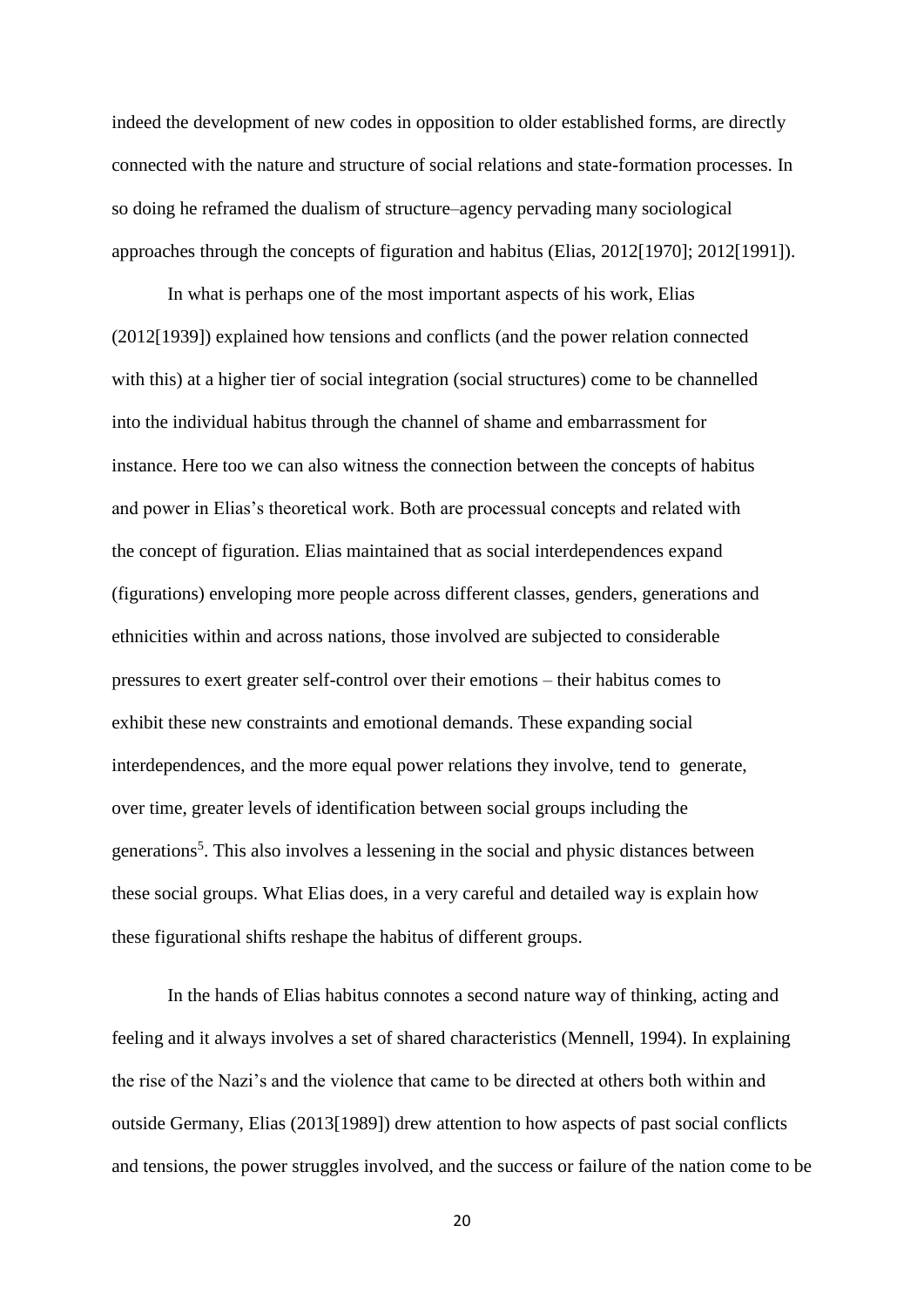sedimented within the 'national' habitus of successive generations. I should stress, as others have previously done (Mennell, 1998), that although Bourdieu is traditionally credited with the concept of habitus its origins predate him and the concept is very much part of Elias's oeuvre also. More significantly though, Elias's figurational approach, which has certain symmetries or congruencies with Bourdieu's relational sociology, is also seen as overcoming some of the shortcomings associated with Bourdieu's approach (see Dolan, 2009b; Dunning and Hughes, 2013; King, 2005). I allude to this because where contemporary scholars of the sociology of generations have attempted to use the concept of habitus they tend to follow Bourdieu and integrate his approach more broadly (Purhonen, 2016). In their study of older people's consumption in the UK covering the period 1968 to 2005, Higgs et al. (2009) claim that consumption patterns are just as likely to be affected by a generational habitus as a class habitus. A particularly revealing insight from their study identifies a distinct difference in the level of expenditure on leisure consumption between those born during the period 1929–45 and those born between the period 1906–1925. However, while Higgs et al. allude to the link to habitus there is little in terms of a detailed theoretical explanation in their account as to how or why a generation consumes in a particular way and how a different habitus may have led to different types or levels of consumption. This can be contrasted with Dolan's (2009a) study of consumption in Ireland which documents changes in both the meaning and pattern of consumption over the course of much of the twentieth century. Dolan, following Elias, details expanding and changing social interdependences and increasing individualisation processes through empirical-theoretical elaboration in explaining how and why the habitus of Irish people changed and how this affected the meaning and types of consumption that became more socially acceptable.

The notion of a habitus with a greater global consciousness has also been a feature of contemporary assessment within the sociology of generations. Bristow (2016), and Edmunds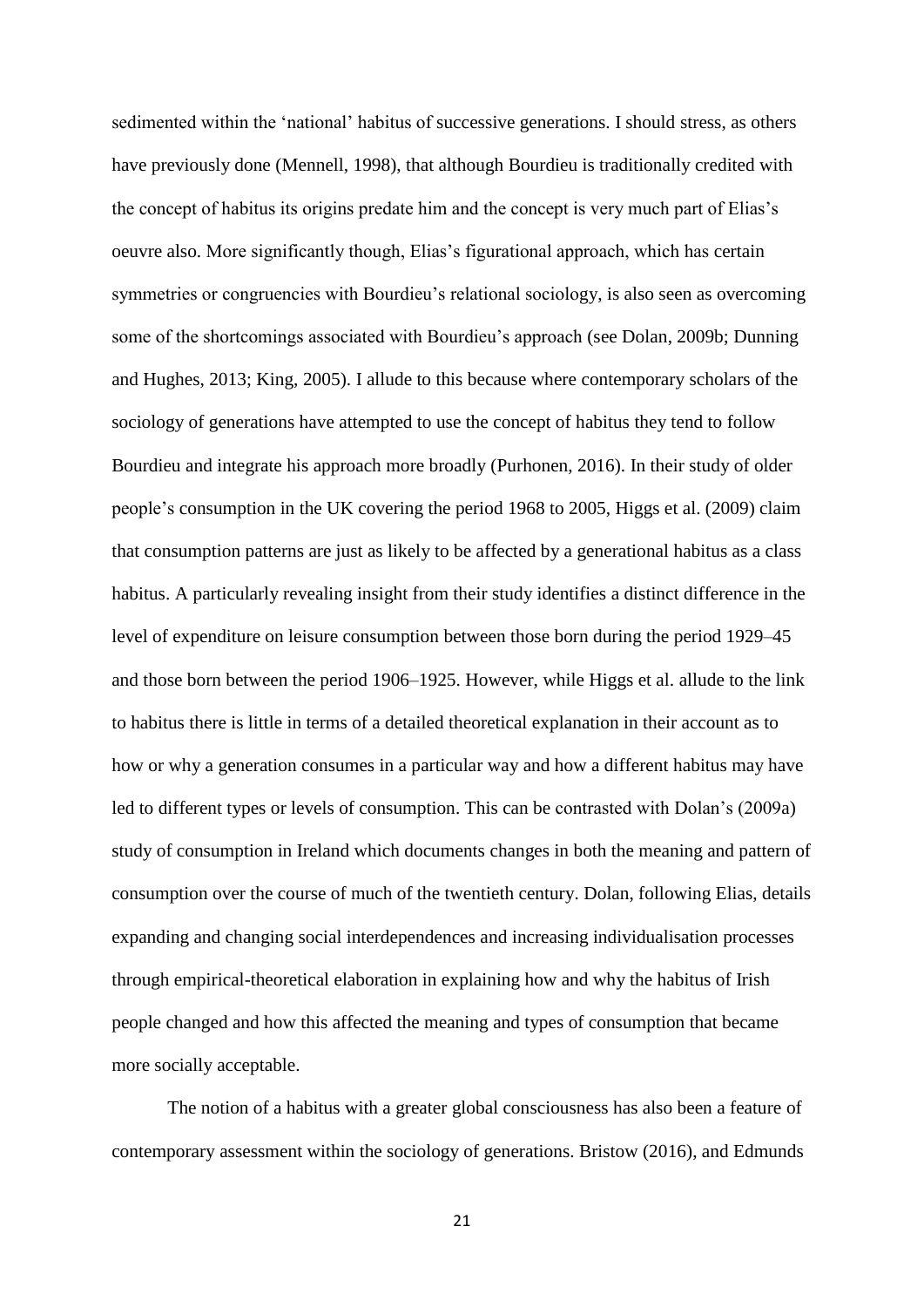and Turner (2005) in an earlier work, contend that the Baby Boomer generation could be considered an example of a cross-national or global generation. Here too Elias's formulations could prove rather insightful in light of possible transnational or global forms of generational consciousness and the conflicts this might engender. In *The Society of Individuals* Elias drew attention to the lag between changing social conditions and the social habitus required to be in tune with these changes. Elias discusses how (and why) the habitus of specific individuals and the social groups they comprise can be ill suited to newly emerging social transformations. The contemporary issue of climate change is perhaps an interesting case in point where specific (younger) generations may have a greater feeling of 'global' concern and a more enhanced felt connection to others across the planet. While the integration plane of the global may have taken on the necessary emotional charge and function as a survival unit in the consciousness of some generations this is clearly not the case for others. The social habitus of some people does not concord with an emerging global 'we' consciousness or weidentity either inter- or intra-generationally. Thus, in many ways Elias's formulations can also contribute to sociological investigations of the formation of specific forms of generational consciousness and the emotional charge it generates.

The Baby Boomer generation has been a focus of particular emphasis within the sociology of generations – it was also addressed by Elias, though he did not identify the younger generations involved in the 1960s and 1970s as 'Baby Boomers' (See Elias 2013[1989]: 376). Bristow (2015), in particular, whose work is also underpinned by Mannheim's ideas, addresses the issue of generational conflict within the wider context of how Baby Boomer generation(s) were recently constructed as a social problem, in a cultural and economic sense. In her analysis, Bristow suggests that this construction of the Baby Boomer problem was an attempt to mask and/or justify other socio-political decisions around pension, housing, and healthcare provision. As she concludes,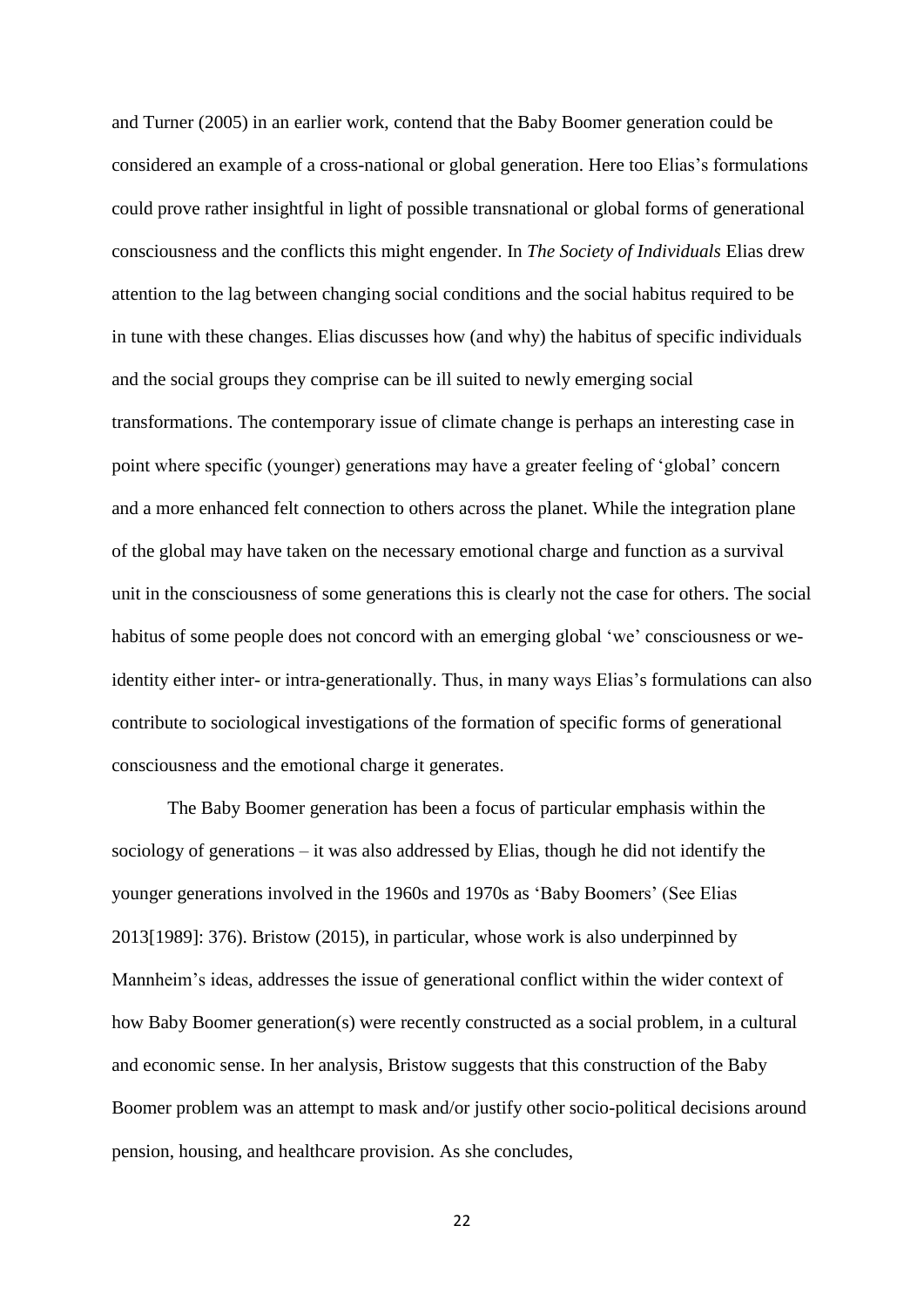this vision may be a correct one. But it is not brought about by generational conflict, the behaviour of the Baby Boomers, or the emergence of a gap between young and old; it is better understood as an expression of economic stagnation and ideological confusion (Bristow, 2015: 188).

Bristow is most likely correct in suggesting that blocking of access to social resources mentioned above was not caused by a specific generation as the 'cultural script' claims. Nonetheless, it does not mean that generational tension or conflict is absent either. Following Elias, it would be interesting to examine the career channels open to younger generations as well as access to desired life chances, and the extent to which older (Baby Boomer) generations may currently monopolise these. That younger and older generations remain in a constant and dynamic power relation in respect of the opening and closing of career channels, and in regard to chances for meaning-fulfillment, necessitates that greater consideration be given to how these connect with open or latent generational tensions involving those commonly identified as millennials, Generation X or Y, the 'pivot' generation.

Bristow's (2015) study also brings into focus a much broader issue of concern, how do we identify a conflict between generations? This task, in identifying and conceiving of social conflicts as generational conflicts, as Elias (2013[1989]) himself alluded to, is not easy. Elias felt that this was due (especially in more contemporary times), in part, to the tendency to see interdependent generational processes as natural and relatively harmonious rather than ones that 'nearly always entails open and latent struggles for power' (p.374). The endeavour is also challenging because of the interwoven nature of social processes. Even what Elias described as one of the simpler examples of an intergenerational struggle can remain concealed by other overlapping processes. Here Elias was referring to the contest for access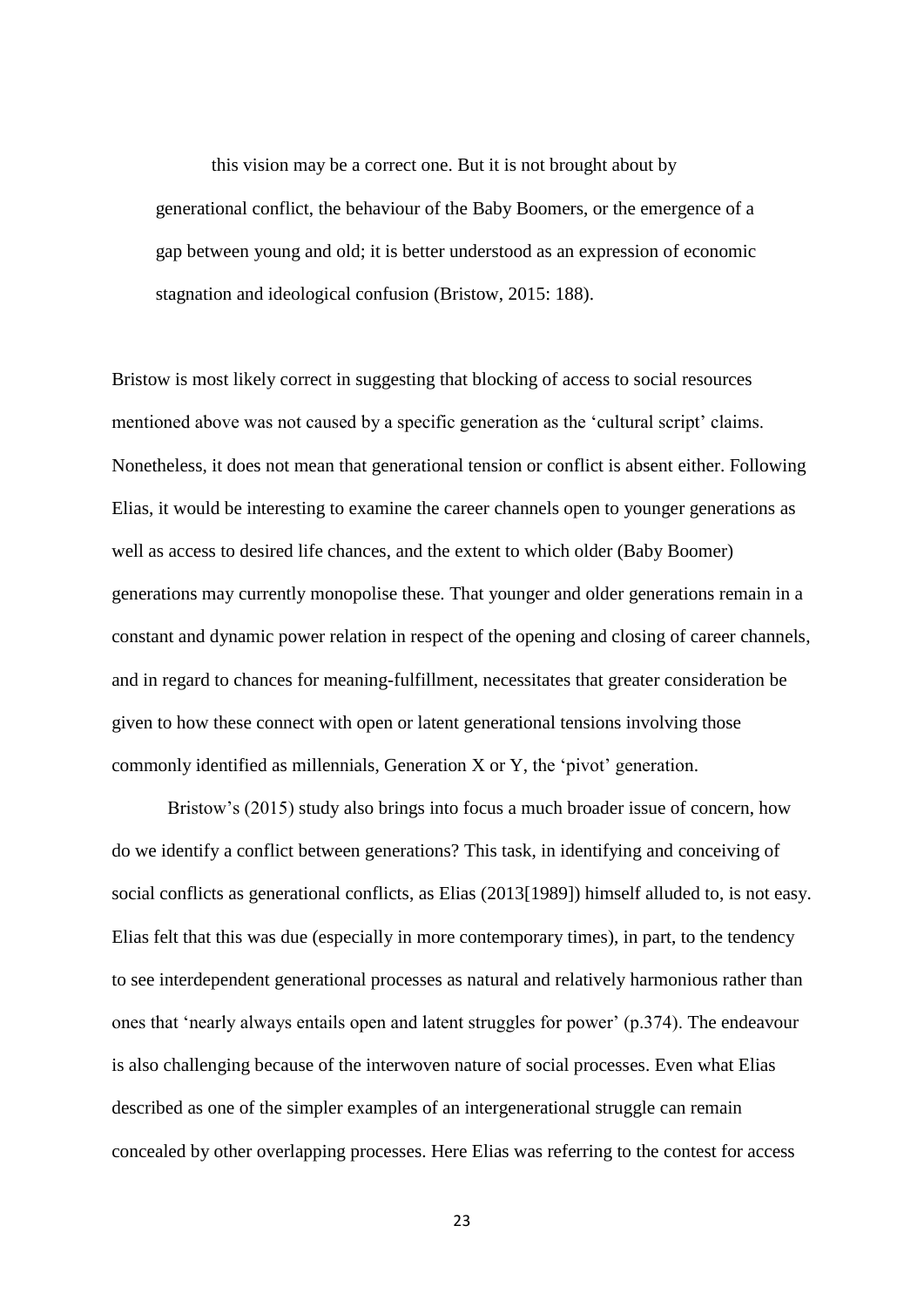to occupational positions which involve the holders having a monopoly over chances for decision making and the issuing of orders at the highest levels, and to which younger generations are generally excluded.

## **Conclusion**

Overall then, it is fair to suggest that contemporary scholars associated with the sociology of generations have done much in highlighting how many of the social tensions in contemporary life relate to intergenerational dynamics. Such a stance has parallels with Elias's views on the subject – that intergenerational tensions and conflict remain at the heart of many social developments. Consequently, it is my contention that many contemporary scholars of the sociology of generations may find an engagement with Elias's work fruitful. The concepts within Elias's synthesis can act as important conceptual tools of navigation in the study of intergenerational relations and conflict: helping to overcome overly rationalistic accounts of social change; avoiding simplistic causal theories that over-emphasize the importance of single events; explaining how a generational habitus is shaped and re-shaped – what is often referred to as the process of generational transmission; and in explaining how and why a generational consciousness develops and the strength of the emotional charge connected with it.

Basically, I am suggesting that Elias's approach may not only be a more empirically employable theoretical frame but also a stronger one for explaining intergenerational conflict. In advocating such a stance, I feel it is equally important to stress that any engagement or turn to Elias does not equate with an outright rejection of Mannheim's work in this field, not least because of the intellectual legacy of Mannheim which is echoed within some of Elias's theoretical formulations on generations. As I illustrated earlier in this paper, there are some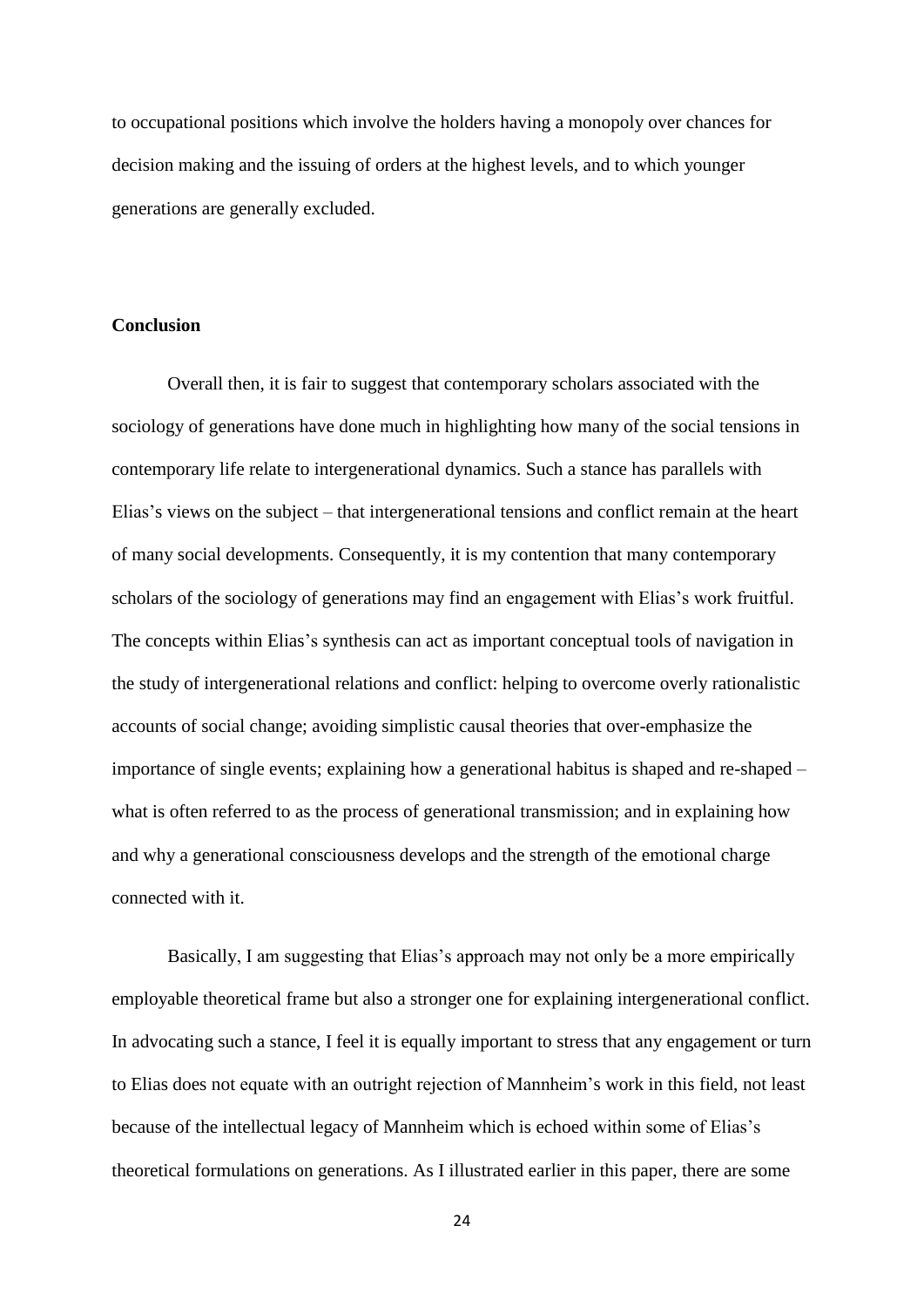overlaps in how both men considered the issue of generations, and in that regard this paper finds favour with van Krieken's (1998) previous assessment that Elias built upon Mannheim's work in this field. For this reason alone, I believe Elias's formulations deserve greater consideration within the sociology of generations.

To conclude then, I would go as far to submit that Elias's sociological programme is very much a sociology of generations. He was at the forefront of identifying the problems presented by what he called the retreat of sociologists to the present and the short-term empirical studies invoked by this (see Elias, 1987). Thus, chains of generations remain at the core of what he considered should be the focus of social scientific studies. I was going to finish by suggesting that Elias has been written out of research on the sociology of the generations, but a more apt appraisal is that Elias has yet to be written in.

#### **Acknowledgements**

I would like to offer my sincere thanks to the four reviewers and the editorial team for the helpful comments on an earlier draft of this paper.

## **References**

- Aboim, Sofia and Vasconcelos, Pedro (2014) From political to social generations: A critical reappraisal of Mannheim's classical approach. *European Journal of Social Theory* 17(2): 165–183.
- Brannen, Julia (2003) Towards a typology of intergenerational relations: Continuties and change in families, *Sociological Research Online*, 8(2), http://www.socresonline.org.uk/8/2/brannen.html.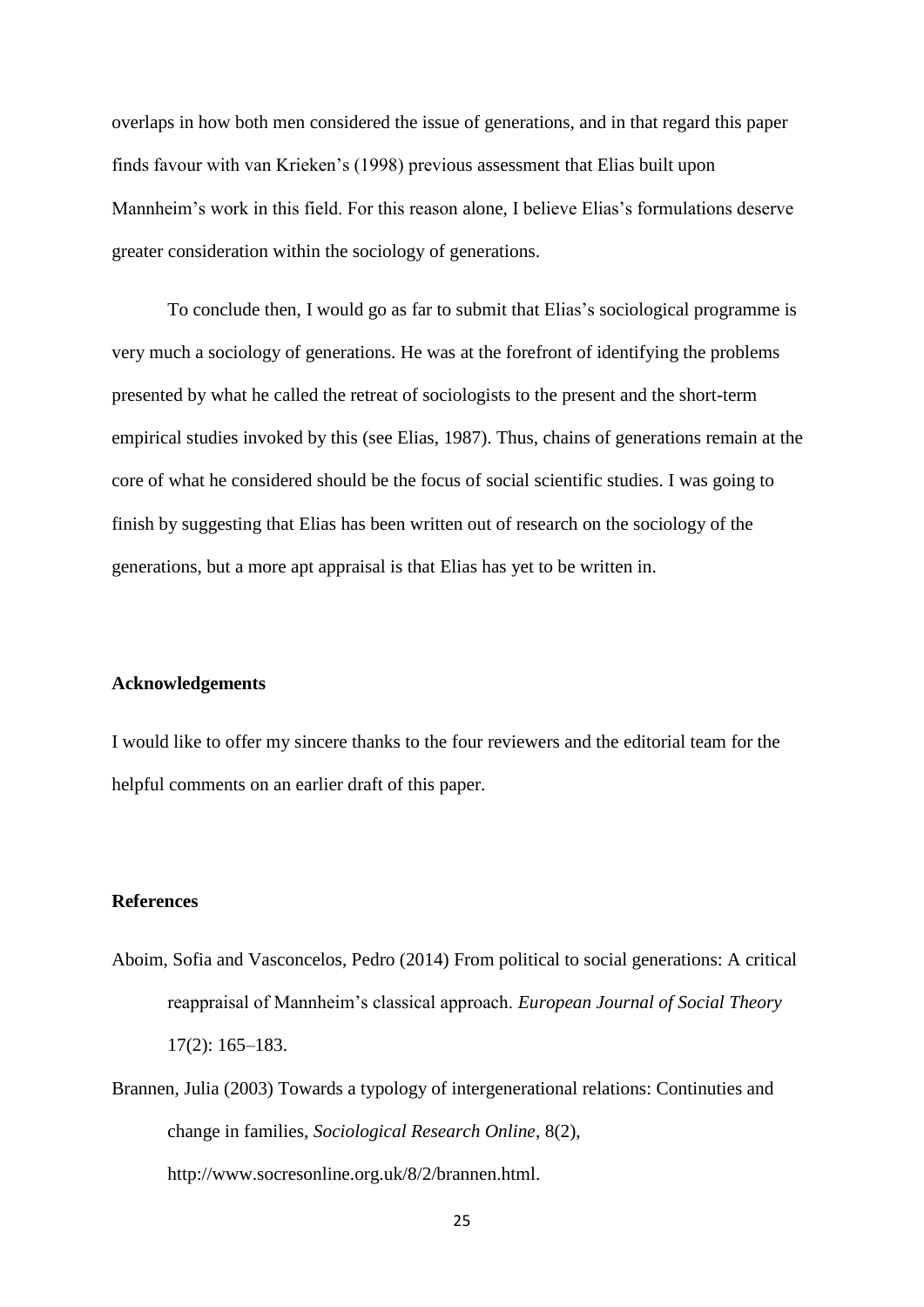- Bristow, Jenny (2015) *Baby Boomers and Generational Conflict*, Basingstoke: Palgrave Macmillan.
- Bristow, Jenny (2016a) The making of 'Boomergeddon': The construction of the Baby Boomer generation as a social problem in Britain. *British Journal of Sociology* 67(4): 575–591.

Bristow, Jenny (2016b) *The Sociology of Generations,* London: Palgrave.

Burnett, Judith (2003) 'Let me entertain you: researching the 'Thirtysomething generation'. *Sociological Research Online* 8(4),

http://journals.sagepub.com/doi/abs/10.5153/sro.860.

- Dolan, Paddy (2009a) Developing consumer subjectivity in Ireland: 1900–80. *Journal of Consumer Culture*, 9(1): 117–141.
- Dolan, Paddy (2009b) Figurational dynamics and parliamentary discourses of living standards in Ireland. *The British Journal of Sociology* 60: 721–739.
- Dunning, Eric and Hughes, Jason (2013) *Norbert Elias and Modern Sociology,* London: Bloomsbury.
- Edmunds, June and Turner, Bryan S (2002) Introduction. Generational consciousness, narrative, and politics. In: Edmunds, June and Turner, Bryan S (eds) *Generational Consciousness, Narrative, and Politics.* Lanham, Maryland: Rowman & Littlefield.
- Edmunds, June and Turner, Bryan S (2005) Global generations: Social change in the twentieth century. *British Journal of Sociology* 56: 559–577.
- Elias, Norbert (1987) The retreat of sociologists into the present. *Theory, Culture & Society* 4: 223–247.
- Elias, Norbert (1994) *Reflections on a Life,* Cambridge: Polity Press. Elias, Norbert (2011[1991]) *The Symbol Theory,* Dublin: University College Dublin Press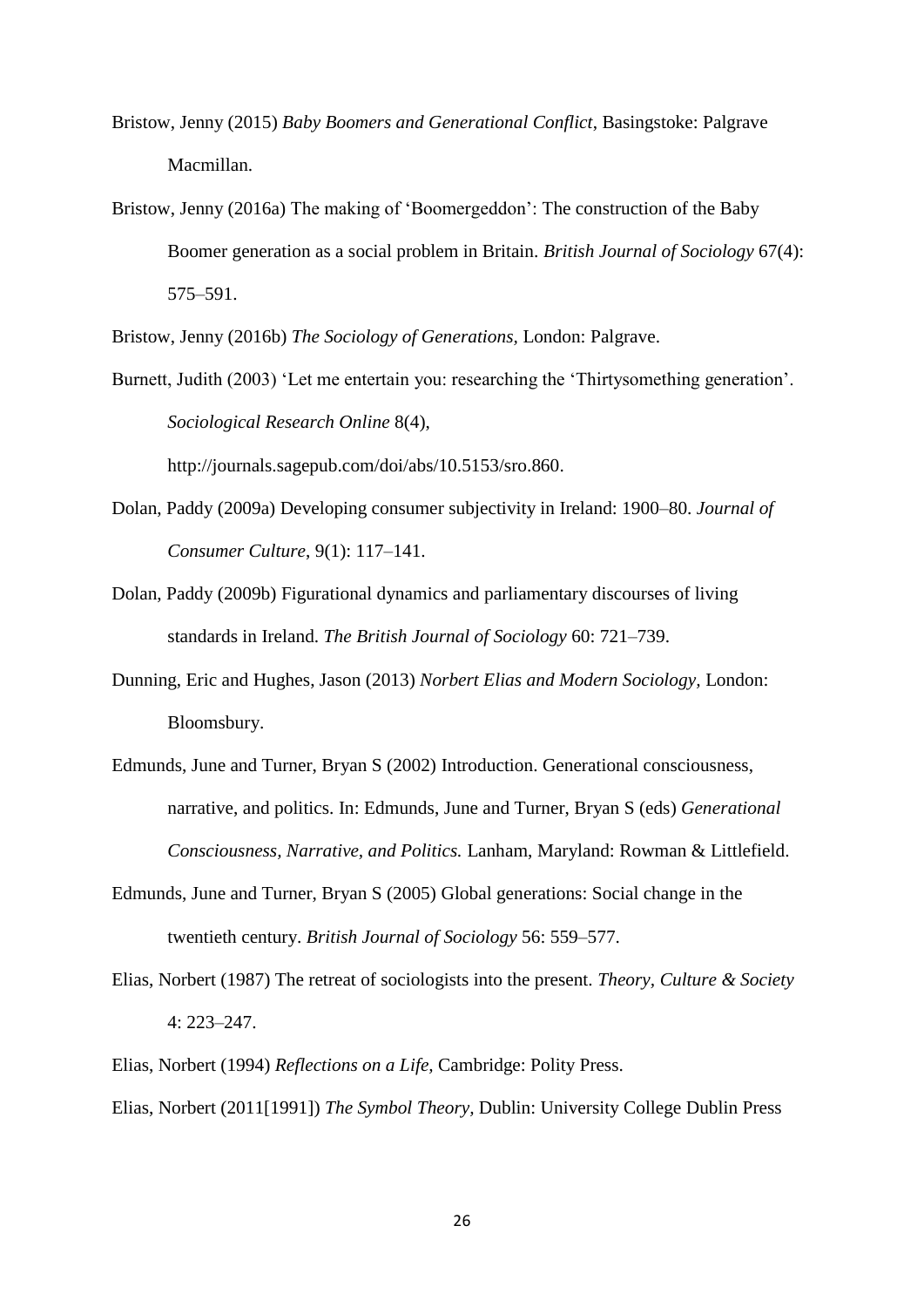Elias, Norbert (2012[1939]) *On the Process of Civilisation. Sociogenetic and psychogenetic Investigations,* Dublin: University College Dublin Press.

Elias, Norbert (2012[1970]) *What is Sociology?,* Dublin: University College Dublin Press.

- Elias, Norbert (2012[1991]) *The Society of Individuals,* Dublin: University College Dublin Press.
- Elias, Norbert (2013[1989]) *Studies on the Germans,* Dublin: University College Dublin Press.
- Elias, Norbert and Scotson, John (2008[1965]) *The Established and the Outsiders,* Dublin: University College Dublin Press.
- Eyerman, Ron (2002) Intellectuals and the construction of an African American identity: Outline of a generational approach. In: Edmunds, June and Turner, Bryman S (eds) *Generational Consciousness, Narrative and Politics.* Lanham: Rowman & Littlefield.
- Gabriel, Norman and Mennell, Stephen (2011) Handing over the torch: Intergenerational processes in figurational sociology. *The Sociological Review* 59: 5–23.
- [Goodwin,](https://www.routledgehandbooks.com/author/John_Goodwin;jsessionid=MQWbBY9LtpP4MKFuAkqWMPXJ) John and [O'Connor,](https://www.routledgehandbooks.com/author/Henrietta_O%E2%80%99Connor;jsessionid=MQWbBY9LtpP4MKFuAkqWMPXJ) Henrietta (2009) Youth and generation. In: Furlong, Andy (ed) *Handbook of Youth and Young Adulthood New perspectives and agendas*. London: Routledge.
- Goudsblom, Johan (1987) The sociology of Norbert Elias: Its resonance and significance. *Theory, Culture & Society* 4(2-3): 323–337.
- Hayward, Keith (2013) 'Life stage dissolution' in Anglo-American advertising and popular culture: Kidults, Lil' Britneys and middle youths. *The Sociological Review* 61: 525– 548.
- Higgs, Paul F., Hyde, Martin, Gilleard, Chris J., Victor, Christina, R., Wiggins, Richard, D. and Jone, Iain R. (2009) From passive to active consumers? Later life consumption in the UK from 1968–2005. *The Sociological Review* 57: 102–123.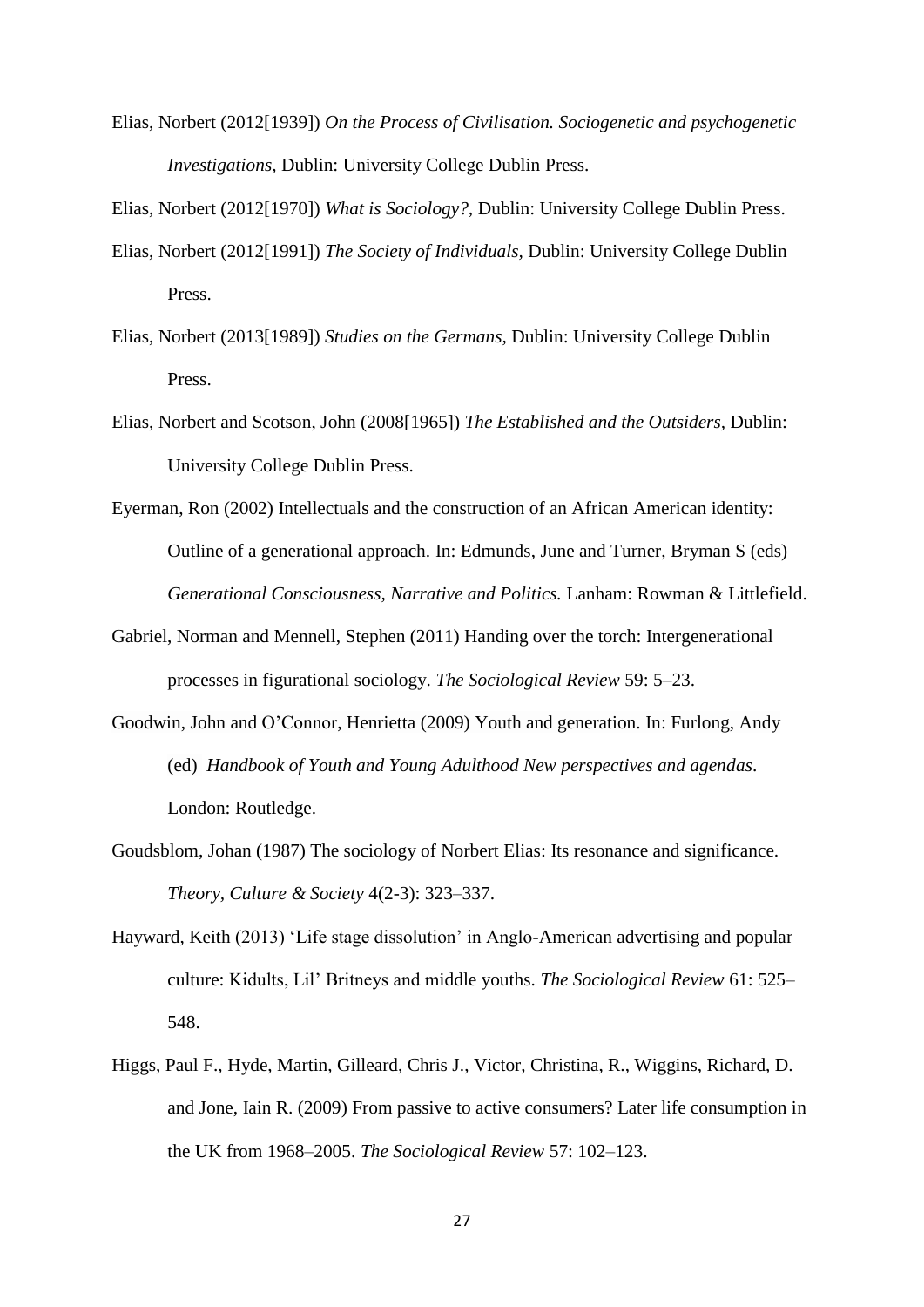- Kettler David, Loader, Colin and Meja, Volker (2016) *Karl Mannheim and the Legacy of Max Weber: Retrieving a Research Programme,* London: Routledge.
- Kilminster, Richard (1993) Norbert Elias and Karl Mannheim: Closeness and distance. *Theory, Culture & Society* 10(3): 81–114.

Kilminster, Richard (2007) *Norbert Elias. Post-philosophical Sociology,* Oxon: Routledge.

- King, Anthony (2005) The habitus process: A sociological conception. *Journal for the Theory of Social Behaviour* 35: 463–468.
- Mannheim, Karl (1952) The problem of generations. In: Kecskemeti, Paul (ed) *Karl Mannheim: Essays.* London: Routledge.
- Marías, Julian (1970[1967]) *Generations. A Historical Method,* Alabama: University of Alabama Press.
- Mennell, Stephen (1989) *Norbert Elias: Civilization and the Human Self-image,* Oxford and New York: Basil Blackwell.
- Mennell, Stephen (1994) The formation of we-images: A process theory. In: Calhoun, Craig (ed) *Social Theory and the Politics of Identity.* Oxford: Blackwell, 175-197.
- Mennell, Stephen (1998) *Norbert Elias. An Introduction,* Dublin: University College Dublin Press.
- Pilcher, Jane (1994) Mannheim's sociology of generations: An undervalued legacy. *British Journal of Sociology* 45: 481–495.
- Purhonen, Semi (2016) Generations on paper: Bourdieu and the critique of 'generationalism'. *Theory and methods/Théorie et méthodes* 55: 94–114.
- Redlich, Friz (1976) Generations. A critique and reconstruction. *Belgisch Tijdschrift voor Nieuwste Geschiedenis* 1–2: 243–271.
- Spitzer, Alan (1973) The historical problem of generations. *The American Historical Review* 78: 1353–1385.